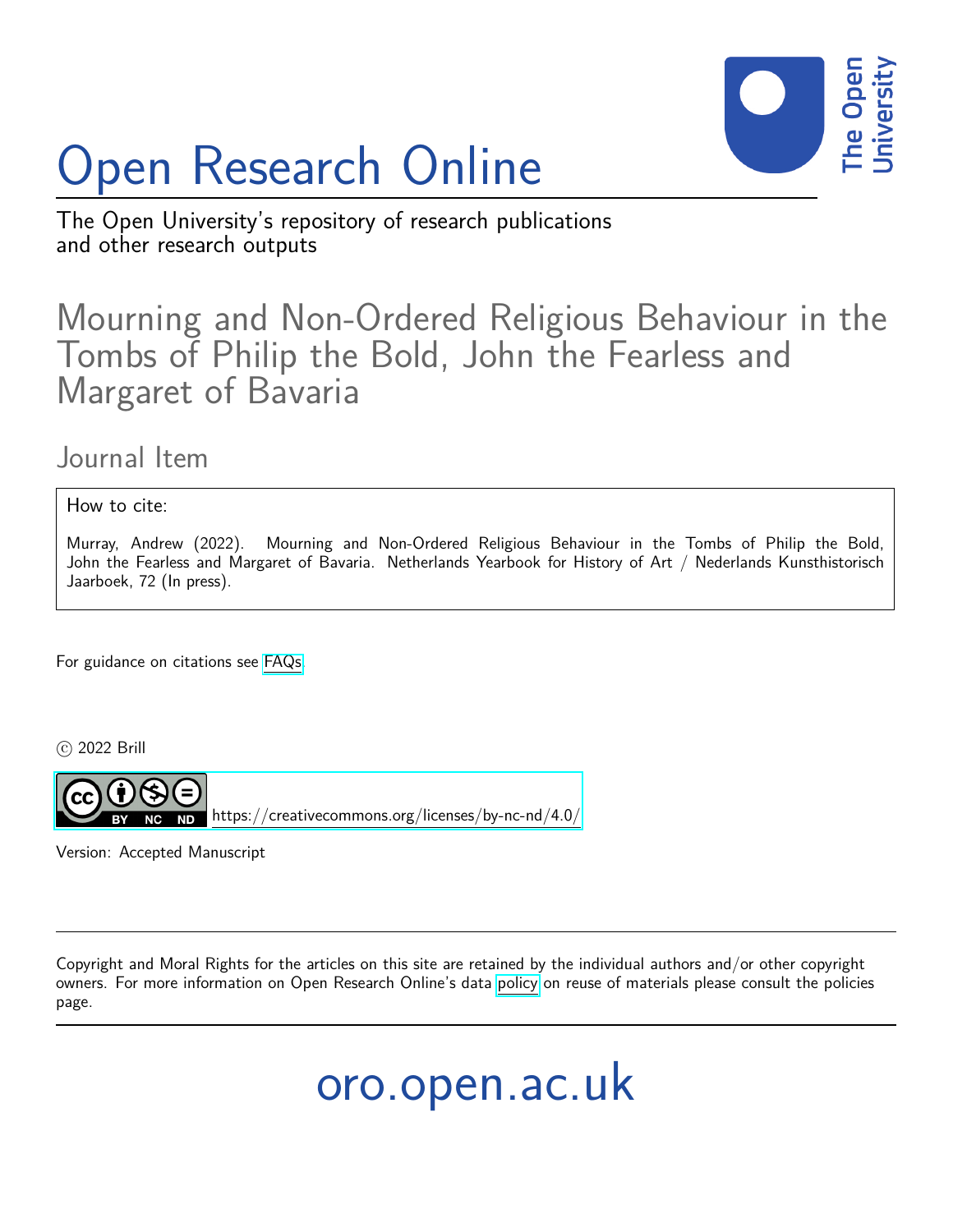#### Introduction

The main attraction at the Musée des Beaux-Arts de Dijon is the tombs of the dukes of Burgundy, that for Philip the Bold (1342–1404, tomb complete in 1412) and the double tomb for John the Fearless and Margaret of Bavaria (1371–1419 and 1363–1424 respectively, tomb completed in 1470) (figs. 1 and 2).<sup>1</sup> These tombs are highly regarded for the series of forty-one sculptures that were installed around each of their chests (figs. 3-10). These figures are carved in the round, are between thirty-seven and forty centimetres tall, and many, though not all, of those in Philip's tomb have a corresponding copy in John and Margaret's. Representing both clerical and lay figures ostensibly in a funerary ritual, the whole group are often referred to as mourners.<sup>2</sup> Starting from the southeast corner of each monument, the first ten figures on each tomb are clerical, including three choir boys, two deacons, a bishop, three choristers and two Carthusian monks. The remaining figures, occupying most of the north sides and the whole of the west and south sides of each tomb, are lay persons, including, it is supposed, the family, friends and subjects of the duke in a state of mourning, all wearing long mourning robes.

In their current condition, the mourners are detachable from the tombs in which they are placed. This has caused museum curators some concern. On the first of February 1994, Emmanuelle Héran, then the head of the sculpture department at the Restoration Service of the Museums of France, sent a letter to the Musée des Beaux-Arts de Dijon. It reported an inspection of sculptures that had recently been cleaned and restored. When describing the condition of the ducal tombs, Héran momentarily breaks from her formal prose. In urgent 'shouty caps', and with some text in bold, she writes: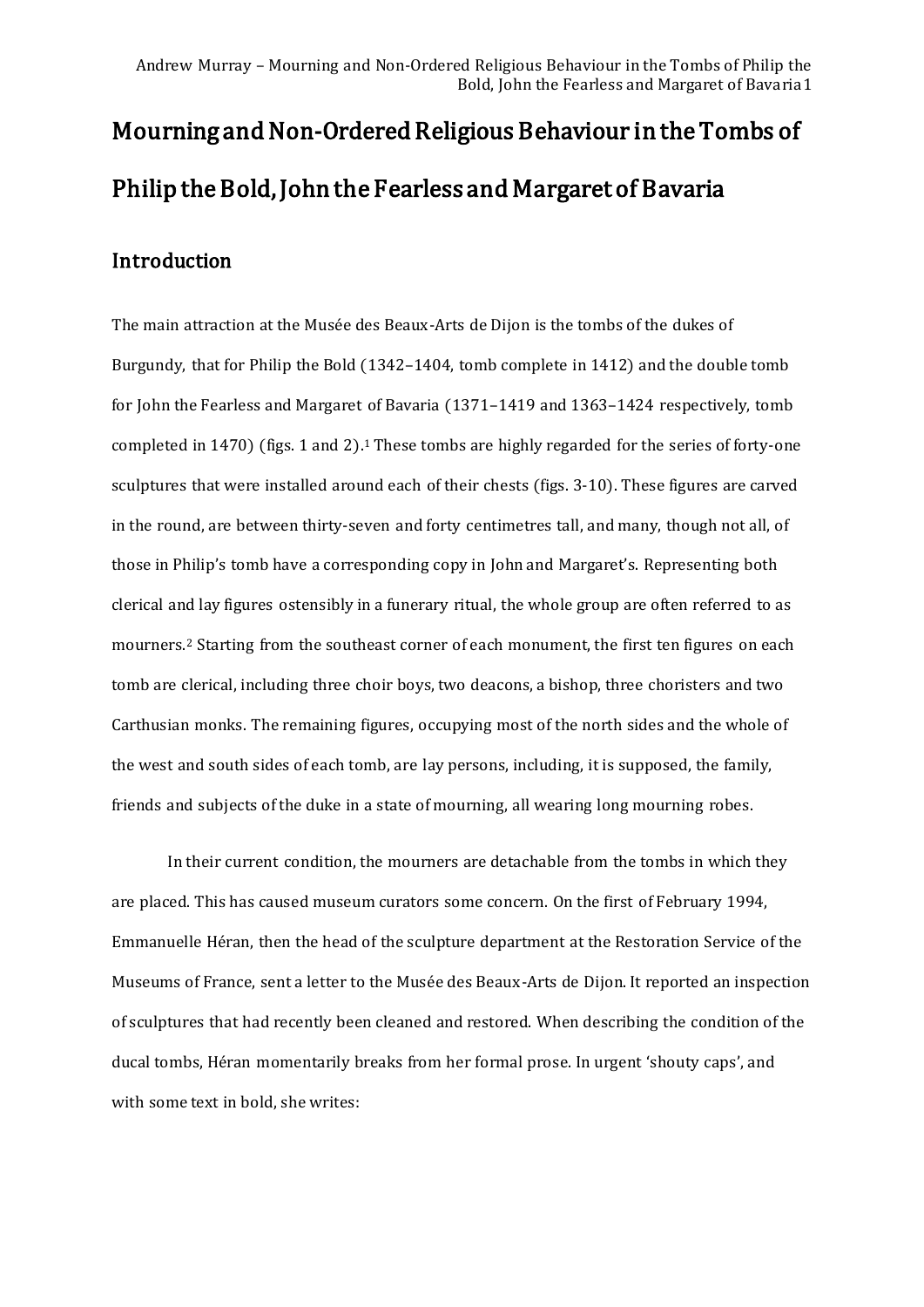IT SHOULD BE MENTIONED THAT MOST OF THE MOURNERS AND THE CHOIRBOYS ARE NOT FIXED TO THE BASE. IT IS POSSIBLE WITHOUT ANY DIFFICULTY TO SLIDE ONE FROM UNDER THE CANOPY AND CARRY IT AWAY. IT IS TRUE THAT A METAL BAR KEEPS THE VISITOR AT AN (INSUFFICIENT…) DISTANCE AND THE SECURITY OF THE ROOM IS RIGOUROUSLY ASSURED (AS EVIDENCED BY THE CONCERNED ARRIVAL OF A SECURITY AGENT DURING OUR 'DEMONSTRATION'). BUT THEIR HEIGHTENED ATTENTION DURING THE TOURIST PERIOD DOES NOT ENSURE AGAINST THEFT. IF THE FUNDAMENTAL RESTORATION OF THESE TOMBS IS DECIDED, THERE SHOULD BE ENVISAGED A MODE OF FIXATION THAT PROTECTS THEM AGAINST THEFT. 3

The reasons for Héran's expressed anxiety have a longer history. The mourners' vulnerability was defined over two centuries earlier. Between May and June 1792, the tombs had been displaced from their original site, the Charterhouse of Champmol just outside Dijon, to the Abbey of Saint-Bénigne, after these institutions were requisitioned by the revolutionary government.<sup>4</sup> For the transfer, the mourners had to be sawn from the tombs' bases, and this made them susceptible to thieves. In January 1793, a local woman, Marie Rogers, was arrested for stealing one of them.<sup>5</sup> If only she had waited a few months, for later that year the General Council of the commune of Dijon had the tombs destroyed for being symbols of feudalism.<sup>6</sup> The current tombs in the Musée des Beaux-Arts de Dijon are restorations from the fragments, mainly undertaken between 1816 and 1827.<sup>7</sup> While most of the mourners were recovered, a few choirboys have been lost (two choirboys on Philip's tomb, catalogued as nos. 2a and 2b; and one choirboy from John and Margaret's tomb, no. 41), whereas five others are plaster casts taken from those that found themselves in other collections (on Philip's tomb, nos. 17, 18, 35, 38; on John and Margaret's tomb, no. 67).<sup>8</sup>

Even when the mourners were secured onto the base of the tomb, a concern for their safety had existed. In 1410, four pillars for a metal barrier were purchased to surround Philip's tomb in the church of the Charterhouse of Champmol, an institution he founded and in which he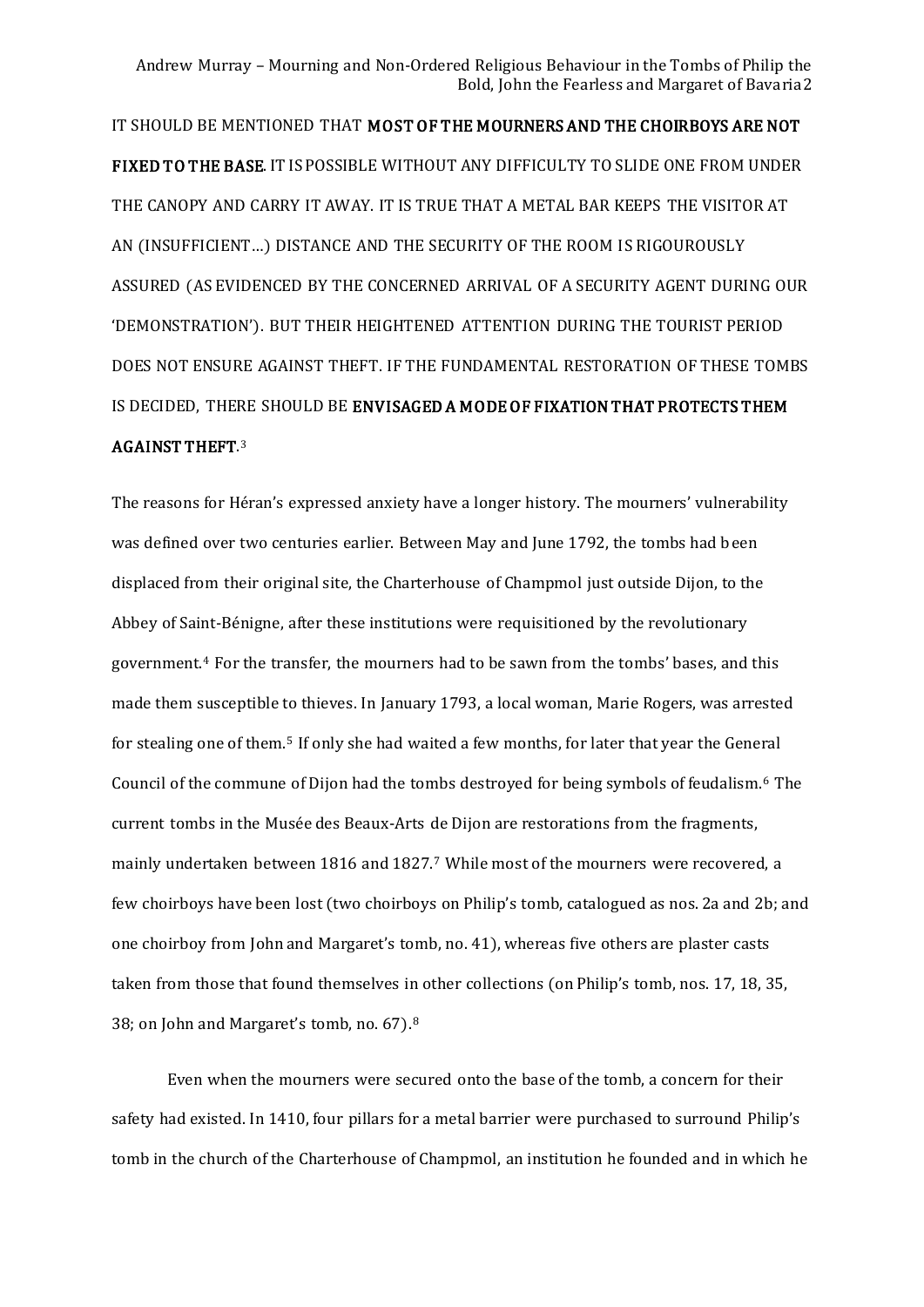was buried. <sup>9</sup> This barrier had decorative elements, its pillars being adorned with three-legged stands (*trépiers*).<sup>10</sup> But as well as add to the splendour of the tomb, the ducal accounts record that the barrier was there so that the images they guarded 'were not damaged or broken' ('*gaste* et despiece').<sup>11</sup> The barrier proved both necessary and insufficient. In 1650 the Carthusians at Champmol complained that, during a visit to the Charterhouse, Anne of Austria and her entourage damaged church ornaments and furniture and pilfered alabaster figures from the ducal tombs.<sup>12</sup> Presumably these figures were some of the fifty-two angels installed in the tabernacle capitals of the arcades, all of which were lost by the time Jean-Philippe Gilquin produced drawings of the tombs in 1736, likely snatched by one-time visitors over a long period.<sup>13</sup>

There were two reasons why the tombs were vulnerable to damage and theft. The first was their exposure to visitors. The tombs were installed within the monks' choir of the church, a space that was, according to their customs, meant to be reserved for the Carthusians. <sup>14</sup> But close to or within this area were several other monuments built by or dedicated to secular patrons. These included chapels at the eastern sanctuary built and furnished by Philip the Bold's brother, John of Berry;<sup>15</sup> as well as the chapel of Saint Peter, founded by Guy de la Trémoille (d. 1397),<sup>16</sup> a favoured knight of Philip the Bold who had his tomb placed in the monks' choir.<sup>17</sup> In the choir there was a paved slab for Archambaut de Fois (d. 1419), a knight who died with John the Fearless when he was assassinated.<sup>18</sup> Like Philip, John was also interred in the crypt, as was his son, Philip the Good, as well as the wives and children of these three dukes.<sup>19</sup> These monuments attracted the family members, allies and descendants of those they commemorated. <sup>20</sup> The liturgical participation of such visitors in the monks' choir is perhaps indicated by the 72 seats in choir stalls to the north and south of the ducal tombs, three times as many as there were Carthusians.<sup>21</sup> Furthermore, visitors to the choir might not always be noble. A brief description of the charterhouse and the ducal tombs survive from 1486 in the travel diary of Georges Lengherand, who was once the mayor of Mons in Hainault.<sup>22</sup> Such visitors could have been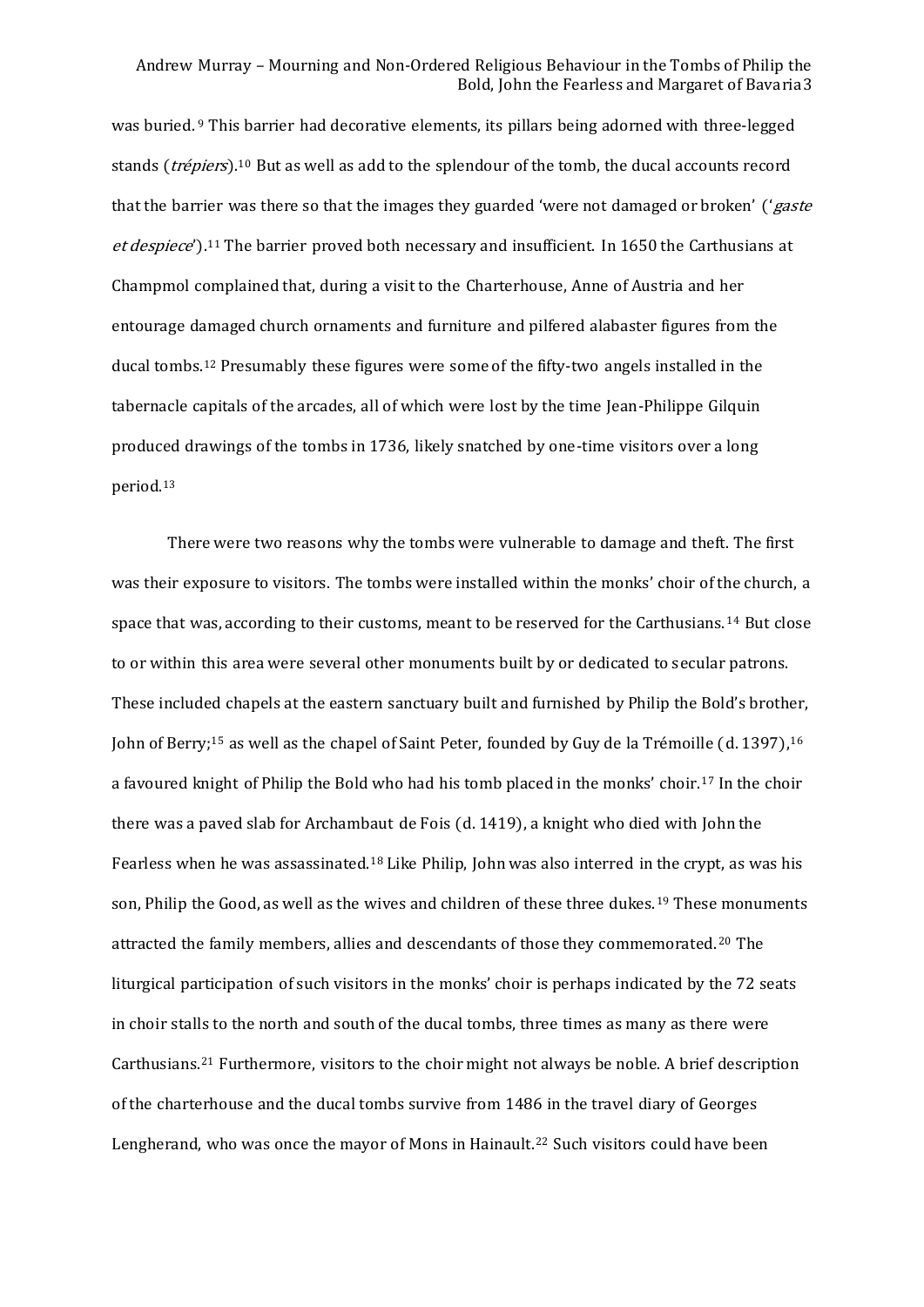hosted at the charterhouse's guesthouse, and the 21 lead rings at the gatehouse anticipate large groups.<sup>23</sup>

The second reason why railings were needed to hold off visitors is that the mourners invite close looking through an aesthetics of concealment, obscuration, and withdrawal. They are fully rounded with multiple viewpoints that cannot all be seen from one position. Those viewpoints are often obscured by the pillars of the arcades framing the mourners. The mourners further invite a closer inspection of their faces and hands by partially or fully concealing them with robes. Two eighteenth-century images by Jean-Baptiste Allemand showing the ducal tombs *in situ* in the church of the Champmol depict visitors kneeling on the ground to get a closer look at the mourners (figs. 11 and 12).<sup>24</sup> Allemand might have represented visual habits that would not have been shared with fifteenth-century viewers, for instance, in treating the tomb as an object for an Enlightened display of historical knowledge and erudition. There are also multiple eighteenth and nineteenth-century artworks showing visitors standing.<sup>25</sup> But the mourners regularly bring some of its visitors into an uncomfortable physical position of crouching for a closer inspection because they encourage the viewer to look for what is obscured from a greater distance or a single viewpoint. Anyone who watches current visitors to the tombs from the balcony above the Salle des Gardes will regularly see some visitors kneel before it. Similar to the barrier originally installed around the tomb, the Musée has installed its own to keep these visitors at a suitable distance and has done since 1826 when the tombs were finally restored on this site.<sup>26</sup>

The argument of this article is that the two factors that have led to the recurring installation of a barrier around the mourners – their exposure to a combined monastic and lay viewing public and their appearance of being obscured, concealed and withdrawn – are related to one another. The ducal tombs occupied and defined a space whose organisation and use were negotiated between clerical and lay groups, a point that has been particularly emphasised by Sherry Lindquist. <sup>27</sup> By comparing the mourners of the ducal tombs with earlier and later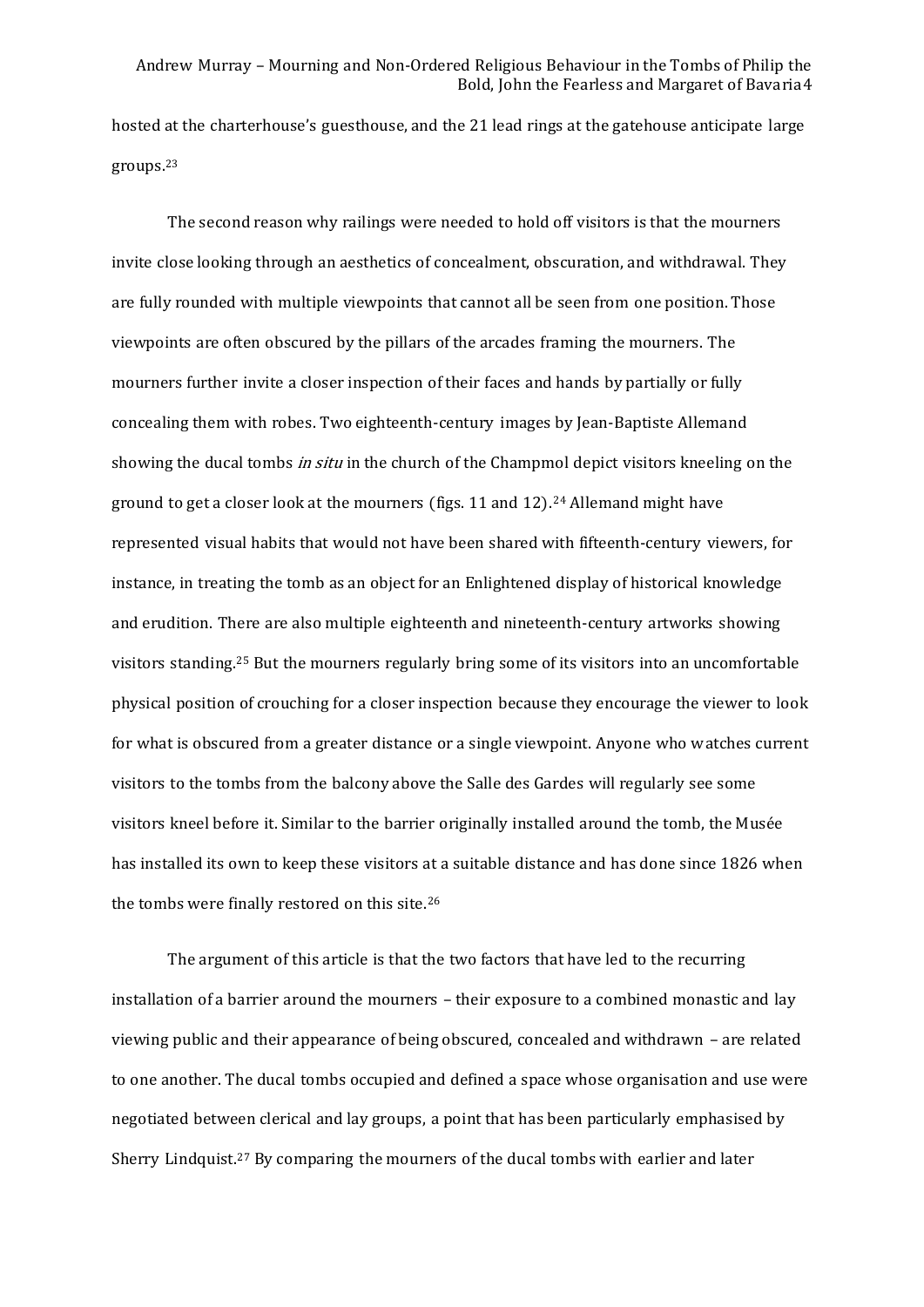examples of this iconography, I will show how their gestures of withdrawal address this mixed lay and clerical context, combining the lay emotions of grief for relatives with the clerical values of prayer, hope and remembrance. While such a function of the mourners' appearance of being withdrawn has been proposed before and reiterated recently by Robert Marcoux, it has been couched within a longer history of the 'clericisation' or a 'monasticisation' of death.<sup>28</sup> These terms refer to how gestures of mourning were, from the thirteenth century, increasing muted in Western Europe through the wearing mourning robes and, in doing, made compatible with a belief and hope for salvation. While this longer historical development is indisputable, the concepts of clericisation and monasticisation do not suit a closer analysis of the ducal tombs within the context of the church of the Charterhouse of Champmol because they do not account for how religious values and ideals emerge at a site of encounter between the laity and clergy, rather than simply be an expression of the ideals of one appropriated by or imposed on the other.

To conceptualise how the mourners combine lay and clerical values, I describe them as representing and encouraging modes of 'non-ordered' religious ritual. R. N. Swanson used this term to describe patterns of behaviour and religious organisation in which the protocols of dress, gesture and collective ritual have been negotiated between various lay and clerical groups, maintaining the authority of the clergy while allowing for the religious agency of the laity in shaping their religious lives.<sup>29</sup> Such a concept is useful for understanding the mourners' ritual behaviour. A reconstruction from pre-revolutionary images of how the mourners were oriented on their axis shows that, whereas clerical figures on the tomb were represented as moving in a single processional direction, conducting a ritual that has a clear ending, the lay mourners around the tomb do not follow the same singular movement. While the lay mourners seem to come behind the clergy, accepting their spiritual leadership, they can also be read as engaging in an everlasting process of praying for the souls of the deceased. The monastic figures, placed between the clerical and lay figures, are represented with the characteristics of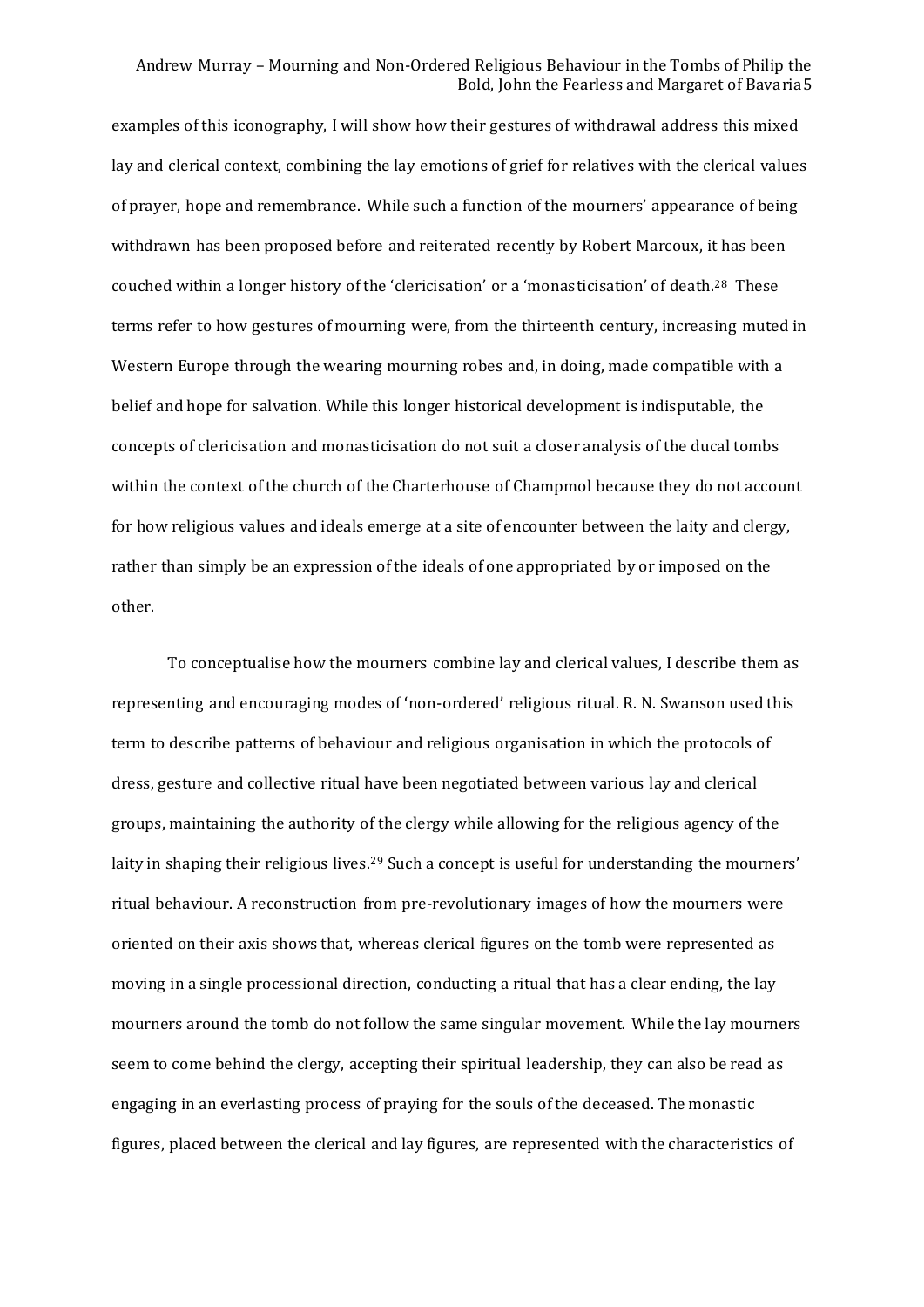both type of ritual: they are part of the ordered church presiding over a funeral, but also, in the handling of their books, they indicate a longer process of memory and prayer.

This argument relies on a close reading of the visual evidence of the mourners themselves, which I interpret in relation to anthropological concepts for thinking about ritual, notably that of liminality, as well as late medieval ideas for death and the afterlife. This method of moving between the visual evidence of the mourners on the one hand and more general fifteenth-century ideas and behaviours towards death on the other is necessitated by the fact that the mourners do not clearly represent or symbolise a particular set of rituals, either a procession or a burial (this point, well established in the literature, will be discussed below). Rather than illustrate specific theological texts or rituals protocols, these images instead encouraged the viewer into and guiding their ritual behaviour. My method is therefore similar to one Craig Harbison has used in his analysis of Jan van Eyck's images of the Virgin and Child, images which, for Harbison, acted as visual agents within a ritual (by providing direct sight of the literal body of Christ) rather than represented a ritual (symbolise the Eucharist).<sup>30</sup> Similarly, the mourners have to be taken as our primary evidence with their visual qualities closely read in terms of how they actively guide their viewers into ritual activity. They do so neither by simply representing a procession on the one hand or rituals of remembrance and prayer on the other, as others have argued, but rather by conflating these two activities. Through this conflation, they reassure the viewer of the clerical stewardship over the duke's soul and over the community of people who pray for him, as well as encourage the viewer to participate in that community of remembrance. This conflation of two forms of ritual – a procession guided by the clergy and the everlasting rituals of prayer and memory of the living – is the result of nonordered forms of religious behaviour, one in which the laity have some agency in assisting the deceased, while accepting the leadership and reassurance of the church's faith and institutions.

#### The Orientation of the Mourners and their Ritual Behaviour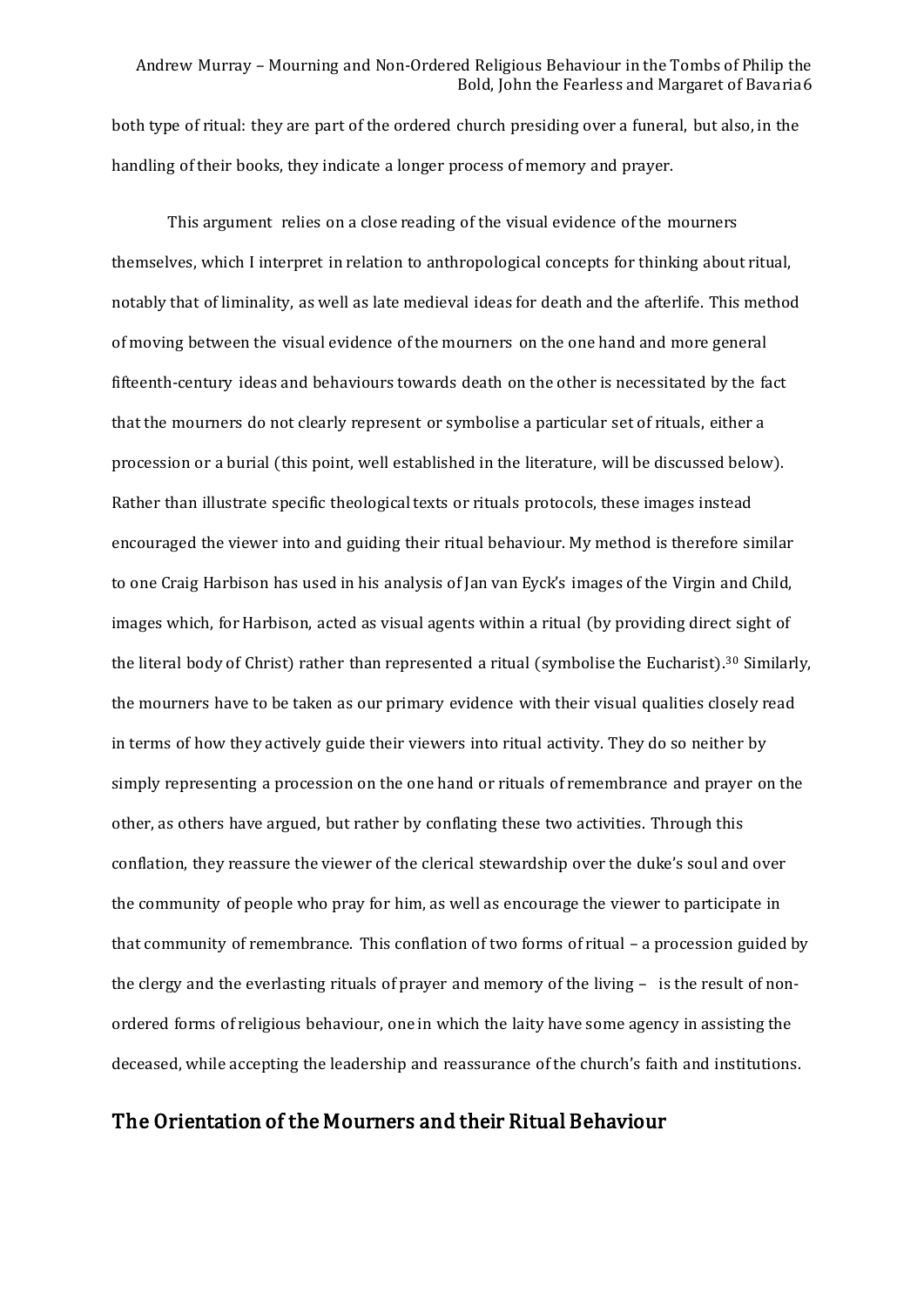The history of the mourner's displacements and reinstallation has left small but significant alterations in how these figures are oriented. While most of the mourners have been restored to their original space in the arcades surrounding the ducal tombs, for reasons of conservation, some of the figures are oriented slightly differently than they would have been originally so that they are not too close to the pillars of the arcades.<sup>31</sup> Pre-revolutionary images of Philip's tomb show the last chorister (no. 8) turned approximately forty degrees clockwise from its current position, so that it shared a book with the preceding chorister (fig. 13).<sup>32</sup> The corresponding chorister on John and Margaret's tomb (no. 48) is in the correct position, although the one before it (no. 47) was not turning backwards to share a book (fig. 14). Similarly, the first Carthusian (no. 9) on Philip's tomb should also be orientated around forty degrees further clockwise to be in a more outward-facing position (fig. 15), just as one finds on John's tomb.

While these changes are slight, they have changed how the ecclesiastical figures interact with the secular ones. Whereas the clergy generally seem to face in the same direction towards the front of the procession (coinciding with the south-east corner) the lay mourners do not. The original position brings the misaligned clerical figures into the more forward-facing position taken by the rest of the clergy. That the last two choristers of each group share a book also explains why the first of them breaks rank with the rest of the clergy to turn behind himself. However, it has often been noted that the mourners are unlike the clergy in that they do not seem to consistently face in the same direction.<sup>33</sup> The break in the direction of movement is immediate with the first lay mourner after the clergy on each tomb (nos. 11 and 51) who turns backward towards the one behind him. Thereafter some mourners turn towards one another and one consoles his neighbour with a hand to his shoulder (nos. 24 and 25). Others look downward (nos. 30, 34, 55, 61, 66, 69, 71, 73), stare at the sky (nos. 27, 36, 40, 65, 67, 80), or into space (nos. 14, 18, 29, 36 58, 59, 62).<sup>34</sup> Two look through their praying hands (nos. 39 and 79). Generally, the mourners do not move in a unified processional direction. This is most evident in the lay mourners that do seem to move on their feet, nos. 26, 39 and 79.35 Rather than walk clockwise around the tomb towards the clergy they turn in the other direction. Nos. 39 and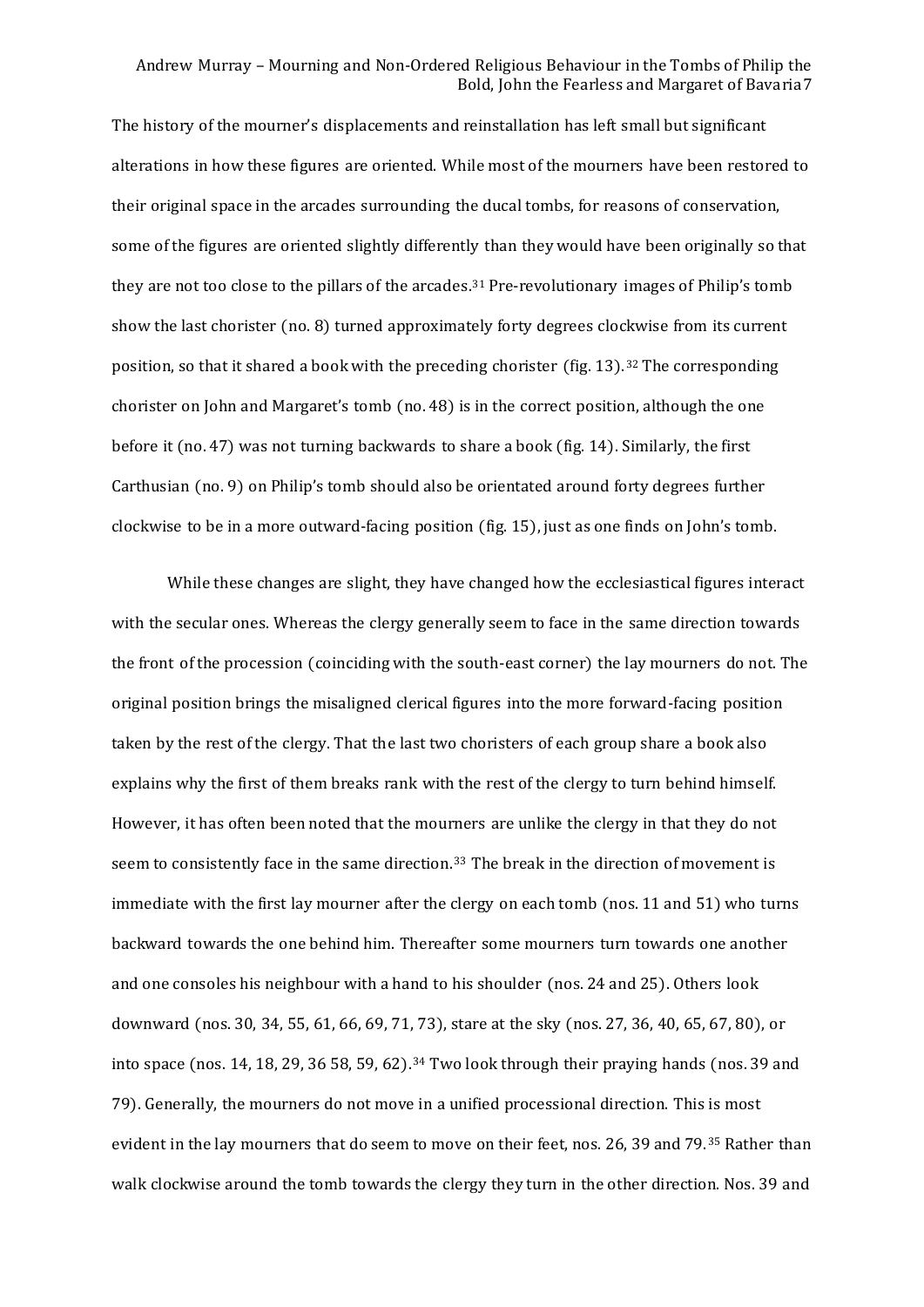79 are facing anti-clockwise and clearly leaning forward on his front foot towards nos. 40 and 80 and are thereby moving against the direction of the clergy. The movement of no. 26 is more subtle. He seems to be turning to put his weight on his back leg (or otherwise he is walking forward toe-heel, which is unlikely). This means he is turning to his left, also in an anticlockwise direction.

In representing a difference in movement and attention between the clerical and lay mourners, the mourners of the ducal tombs contrast with representations of mourning processions in manuscript illuminations. In fourteenth and fifteenth-century illuminations of funeral rituals, usually appearing in the Office of the Dead of Books of Hours, the mourners are represented as facing in the same direction, either towards the same object of interest, or towards the front of a procession.<sup>36</sup> An illumination from a manuscript belonging to the duke of Berry, the *Très-Belles-Heures de Notre Dame*, made around the beginning of the fifteenth century, shows both these ways in which mourners conduct themselves (fig. 16).<sup>37</sup> In the main central miniature the mourners stand behind the monks who sit around the coffin praying.<sup>38</sup> Whilst the monks face in multiple directions, the mourners have their heads bowed and are all facing towards the coffin. Below this scene, and walking across the *bas-de-page*, is a procession. The clergy come first, followed by torchbearers, the coffin and coffin-bearers. They are then followed by a group of mourners. The mourners all face in the same direction towards the coffin and in the direction of travel. Because mourners are so consistently represented as facing in the same direction or towards the same object in this and other manuscript illuminations, one should ask why the mourners of the tombs of Philip, John and Margaret are not represented in the same manner.

The comportment of the ducal mourners also does not correspond to the two main methods of representing mourning that precede this tomb. First, there are those tombs in which mourners turn in profile to the viewer, as if in procession. A few examples are the tombs of Louis de France (d. 1260) in Saint-Denis (fig. 17), Gonzalo de Hinojosa (d. 1327) in Burgos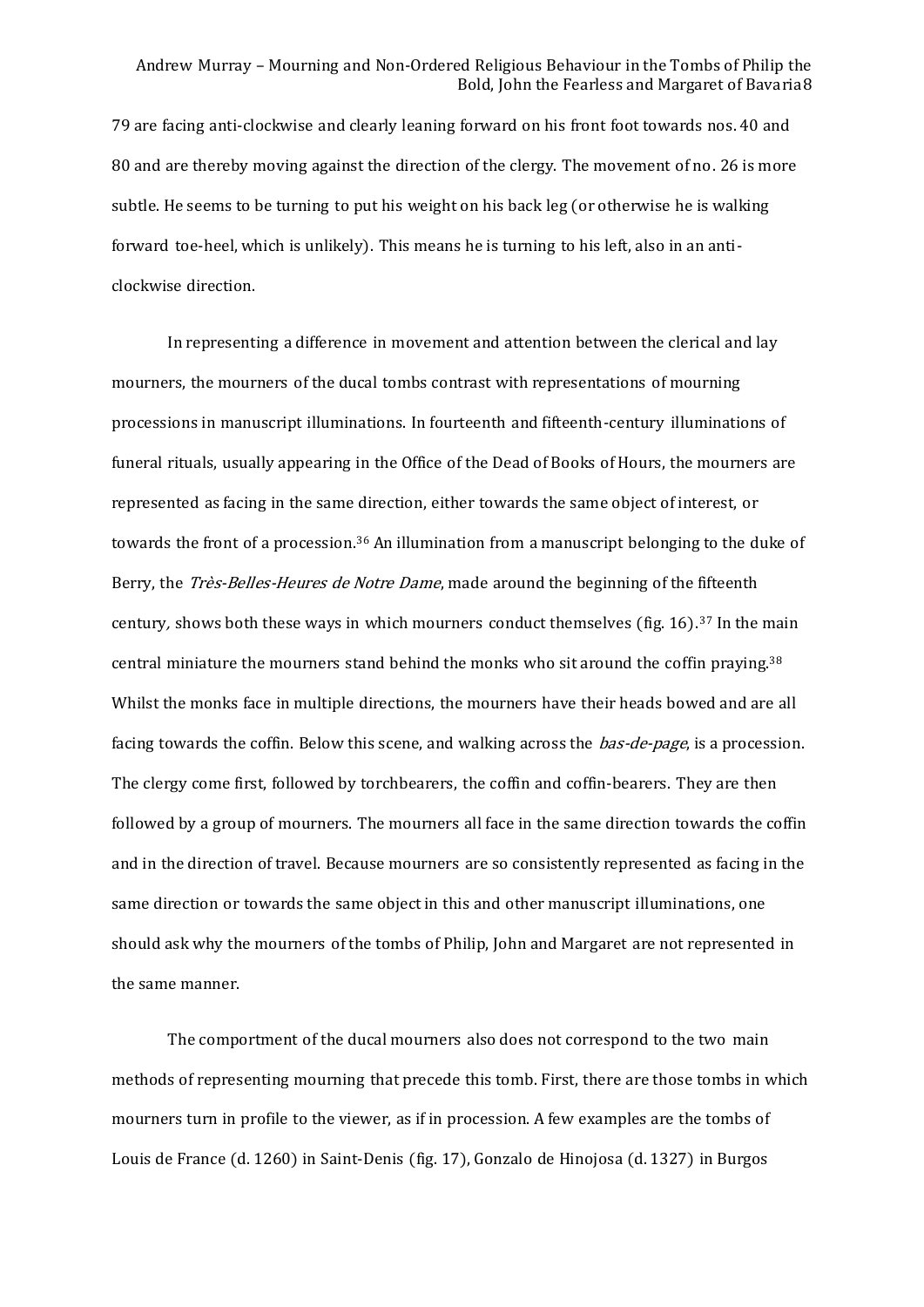Cathedral,<sup>39</sup> Hugues de Châtillon (d. 1352) in the Chapelle Notre-Dame of Saint-Bertrand-de-Comminges,<sup>40</sup> and Riccardo Annibaldi in San Giovanni in Laterano, Rome.<sup>41</sup> Second, from the fourteenth century onwards, there are tombs in which the mourners face outwards towards the viewer, feet and shoulders parallel to the arcades. A few examples are the tomb of Cardinal Pierre de la Jugie (c. 1376) in Narbonne Cathedral (fig. 18), <sup>42</sup> the tomb of Aymon de Mollain (c. 1382) of which a fragment survives in the Musée de Luxeuil,<sup>43</sup> and the tomb of Jehan de Derval (c. 1482), originally in the Cistercian abbey of Vieuville, Brittany.<sup>44</sup> The mourners of the tombs of Philip, John and Margaret conform to neither of these two strategies. If the mourners are not facing the viewer, nor engaged in the procession, then what is their attention directed towards?

There has been no explanation of the change in the comportment between the clergy and laity among Philip's mourners. Different scholars either emphasise the seemingly stationary appearance of the lay figures or the seemingly processional arrangement of the mourners as a whole. These two sets of interpretations imply alternative account of the functions of the mourning figures: to represent a procession on the one hand, or to engage with rituals that occurred in the Charterhouse on the other. For Ernest Andrieu, the mourners represented Philip's actual funerary ceremony and so commemorated this event.<sup>45</sup> While his attempts to identify individual mourners has long been discredited,<sup>46</sup> for Sherry Lindquist it remains plausible that the mourners suggested a ducal funeral procession.<sup>47</sup> On the other hand, Renate Prochno claims that the mourners' primary role is to act as figures that provoked an empathetic response from their audience and so engage with the beholder to say prayers for Philip. <sup>48</sup> For Michael Grandmontagne, the mourners are not in a procession, but form a continuous loop around the tomb to guide the movement of the viewer around it and, in doing so, communicate the unceasing prayers said and rituals performed for the duke.<sup>49</sup>

The clear break in the comportment between the clerical and lay figures of the mourners suggests that these readings of the mourners are not exclusive: that two sets of rituals – the actual funeral procession that was held for Philip and the longer process of prayer in the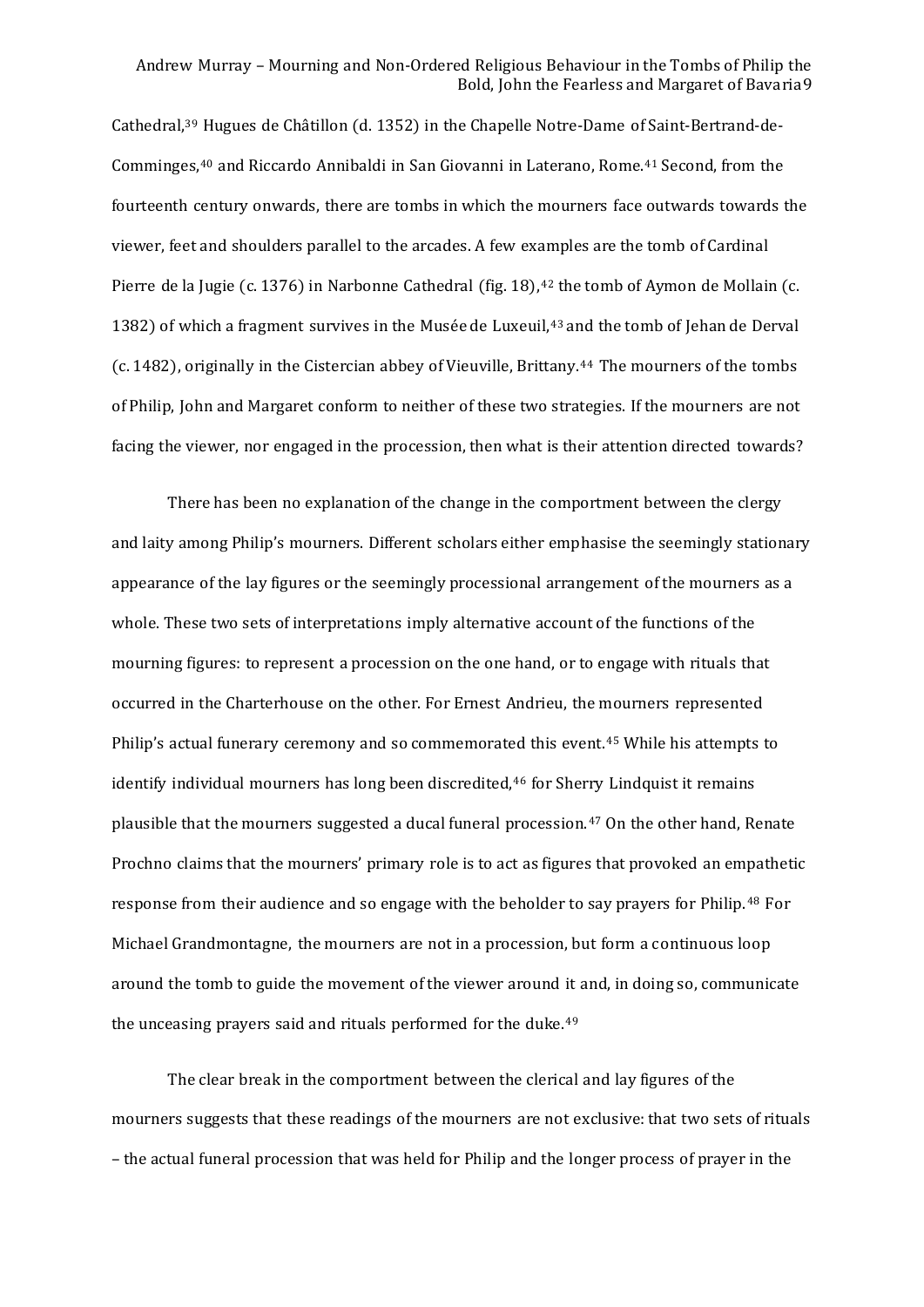Charterhouse – were important reference points for these figures. Xavier Dectot has recently underlined that when mourners re-emerged in European tomb sculpture from the early thirteenth century they not only represented the funerals presided over by the clergy, but also the longer process of prayer and remembrance by the family, friends and descendants of the deceased to ease the latter's purgatorial suffering.<sup>50</sup> It is therefore worth considering whether the mourners conflate two different forms of ritual: on the one hand, the transitional rituals of mourning that occur after the death of a loved one, and on the other, the indefinite rituals of continual prayer and memory for the deceased.<sup>51</sup>

#### Everlasting Ritual and Indefinite Liminality

My definition of everlasting and transitional ritual and their difference depends on the concept of liminality, a concept that defines such 'in-between' states. This concept is a cornerstone of modern anthropology first introduced into the subject in 1909 by Arnold van Gennep's work Les Rites de Passage.<sup>52</sup> For Van Gennep, a ritual had three moments. They start with rites of separation which remove the persons from their established social position, and end with rites of reintegration during which those persons are re-established into a new stable condition. <sup>53</sup> In between these two moments come liminal rites, which produce a space and time in which the person or persons are neither what they were before, nor what they will be. The rite of passage is a transformative process that, during the liminal period, momentarily destabilises the relation of the persons involved to the normal state of themselves and to their community. While Van Gennep's work is now over a century old, this basic tripartite structure of rites, one used to conceptualise them as marking transitions, remains a point of consensus and a theoretical reference for contemporary anthropologists.<sup>54</sup>

Van Gennep noted that the duration of the liminal period could be variable.<sup>55</sup> For funerals, he notes that the duration of the period of mourning often correlated to the period in which the dead were believed to travel through the afterlife.<sup>56</sup> Later anthropologists, notably Victor Turner and, more recently, Árpád Szakolczai, considered the consequences of such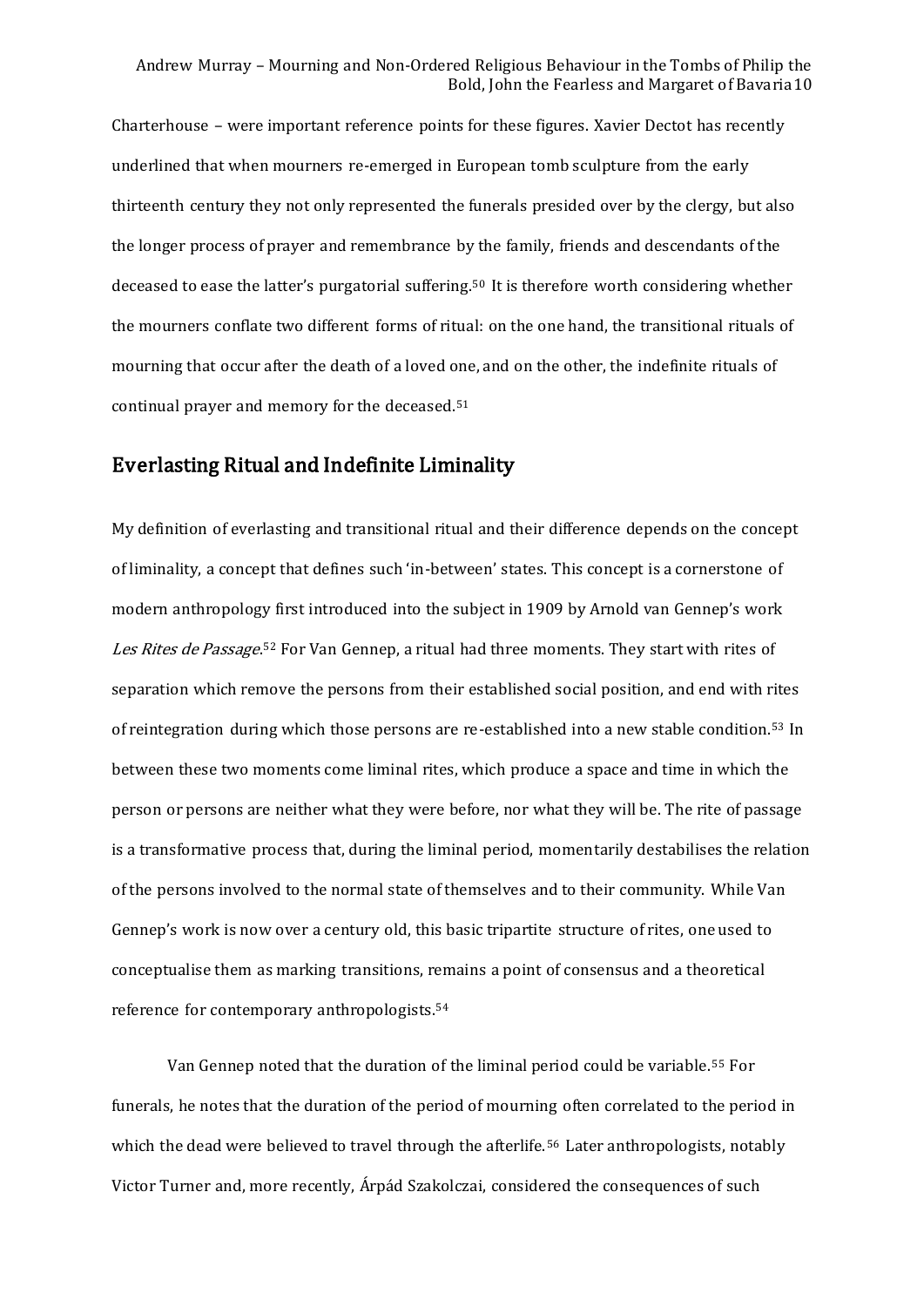durations becoming permanent, leading to 'the institutionalisation of liminality', in Turner's terms. <sup>57</sup> The idea of purgatory, that the dead underwent a painful process of purification after death for sins for which they had not done penance, posits such an everlasting liminal period, a period of indefinite duration for the deceased in which they are separated from the community they have left (that of the living), but have not yet achieved a settled status in a new community (that of the blessed).<sup>58</sup>

A tomb that most clearly represents mourners in a state of purgatorial liminality is that for Philibert of Monthoux (c. 1453). This a mural tomb in the church of Saint Maurice in Annecy (fig. 19).<sup>59</sup> The mural represents a series of mourners around Philibert's transi. In his study on Philibert's monument, Pierre Quarré notes that the scroll the transi holds seems pessimistic. In other images of dying and dead bodies, such as the transi of the tomb of Jean de la Grange in Avignon (c. 1402) or the dying man in the Rohan Hours (who is very transi-like, fig. 20), the last words come out of the mouth.<sup>60</sup> A contrast between the words of Philibert's transi and those of the body in the Rohan Hours further demonstrates Philibert's indefinite liminality. The dying man in the Rohan Hours says 'Father, into your hands I commend my spirit. You, my Lord, the Lord of Truth, have redeemed me'.<sup>61</sup> These words are from Psalms 30:6. However, the present tense form of 'I commend' is taken from the gospel of Luke, who records the first of these sentences as emitted by the last breath of the crucified Christ.<sup>62</sup> These last spoken words of the dying man in the Rohan Hours mark the transitory movement of a last breath, and thus a clear transition of the body's soul from one place to another. This is further indicated by the soul represented above the body. An angel fights a demon to recover this soul from its possession.

Just as the spoken words travelling on the breath of the dying man in the Rohan Hours mirror the soul of the deceased escaping the body, the dead and solid written text in Philibert's hand has a synecdochal relation to the withered husk that is Philibert's body and his indefinite condition between death and resurrection. The words here read 'locus est terribilis iste' (how awe-inspiring/terrible is this place). These words are taken from Genesis 28, where Jacob, one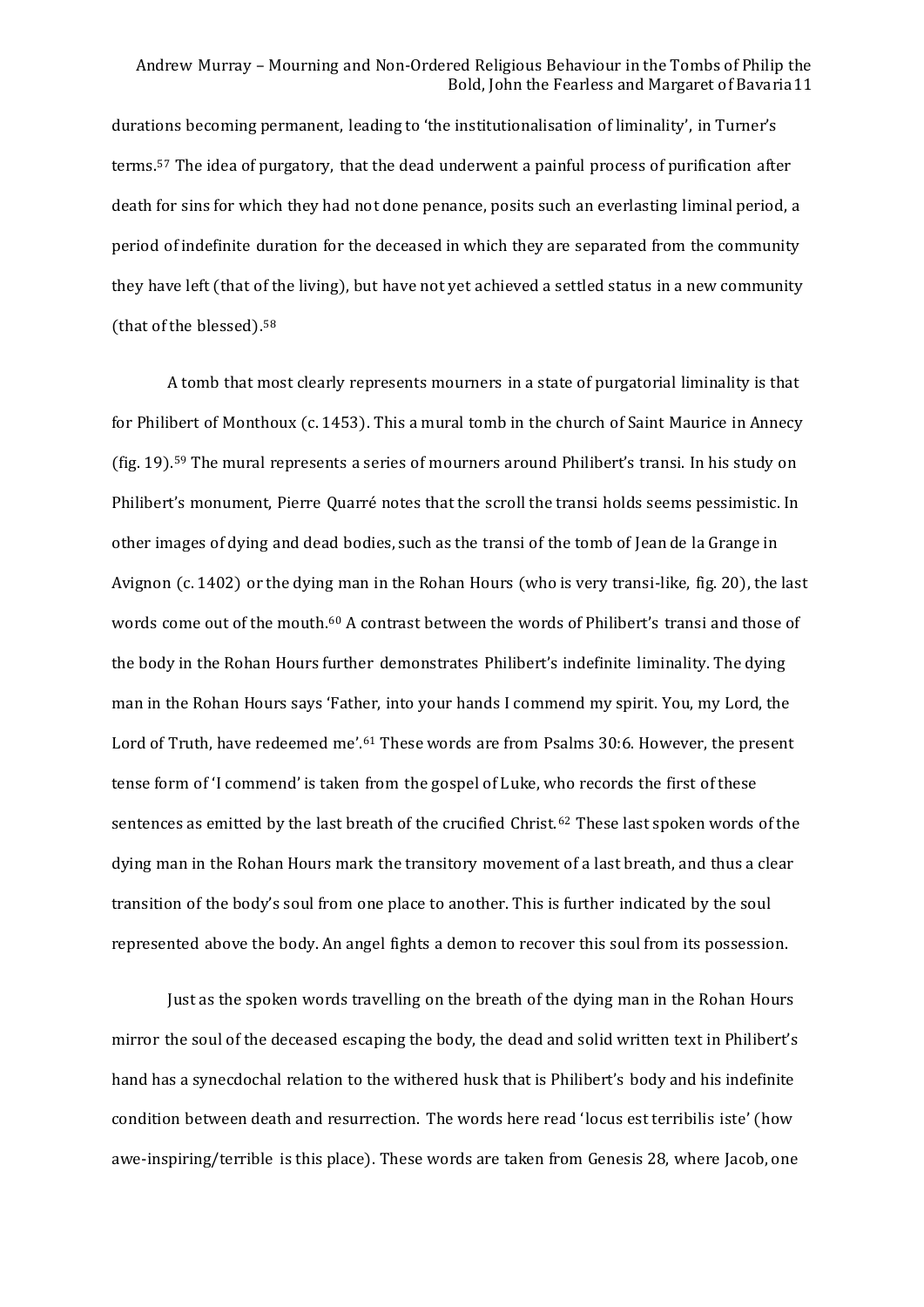of the Patriarchs of the Israelites, has a dream in which he sees a ladder connecting heaven and earth.<sup>63</sup> Upon awaking he says, trembling, 'How awe-inspiring is this place? This is no other than the House of God and the Gate of Heaven.'<sup>64</sup> Being a reference to an established House of God, one connecting heaven and earth, the words in the hand of Philibert's transi were incorporated into Roman liturgies for the ritual of consecration, $65$  and are occasionally found in the entrances of churches.<sup>66</sup> In both patristic and twelfth-century commentary, these words were also usually considered to be a prophecy of the Last Judgement.<sup>67</sup> The place where Jacob slept was 'terrible' because it would undergo a transformation in the coming of God's Kingdom.<sup>68</sup> By being represented as a transi, Philibert not only awaits the future moment of resurrection, but also demonstrates his fears and humility while in his liminal state. Jean Gerson (1363-1429), a theologian that was highly influential theologian within both the French and Burgundian courts during his career, quoted Genesis 28:17 in his sermons to affirm that the clergy should maintain a fearful and penitential attitude within the church.<sup>69</sup> The transi communicates Philibert's apprehensiveness not just with the words 'terribilis est locus iste', but through the decay of his body, and through other banderoles on the mural. A scroll unrolling from the praying hands of the first mourner to the left once read, before suffering damage: 'the learned die just like the unlearned'.<sup>70</sup> Another scroll from the mourner furthest to the right claims 'for when a man dies he will inherit serpents and worms'.<sup>71</sup> These macabre messages show that Philibert is meek: he has died like any other man, and takes no possessions into the next world.

Pierre Quarré notes the similarity between Philibert's mourners and the lay mourners of the ducal tombs in the thickness and shape of their drapery.<sup>72</sup> The painted inscription above the mural describes Philibert as a counsellor ( $co(n)$ sillier) to the dukes of Burgundy, which makes it plausible that Philibert and the artist(s) he hired knew of Philip the Bold's tomb (John and Margaret's tomb was completed after Philibert's).<sup>73</sup> Therefore, while Philibert's mourners exhibit differences to the ducal ones, notably in how they stand in the presence of the transi, i.e., the object of their mourning, they nevertheless exhibit similarities to the ducal mourners that seem to result from a shared concern for purgatorial suffering. Like the ducal mourners,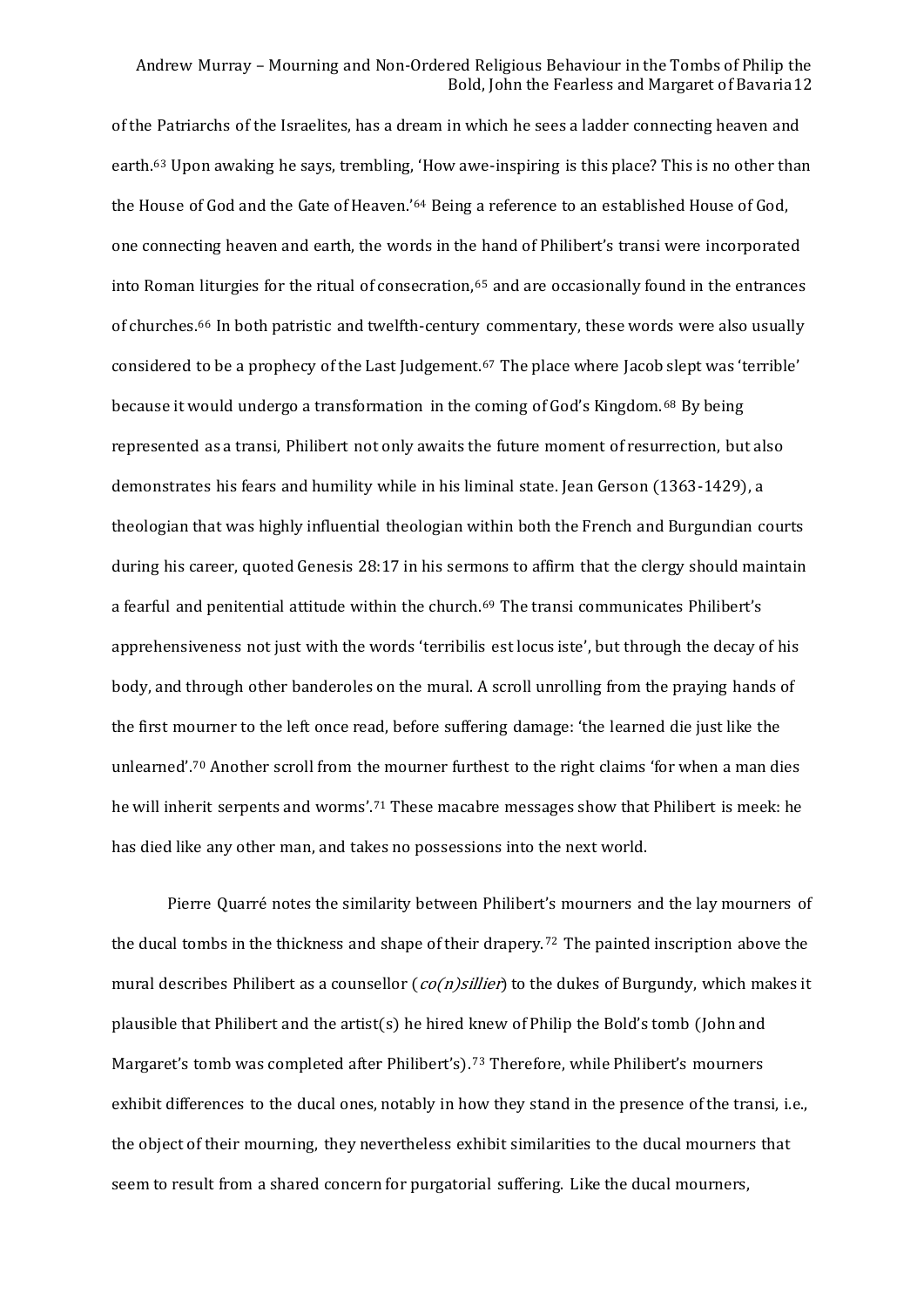Philibert's are not in a procession moving from one place to another, but stand around Philibert, performing their prayers for the deceased until the end of time, similar to how the ducal mourners surround the dukes and duchess, depicted lying above them on the tombs' chests. The fifth mourner of Philibert's tomb seems to stare upwards in the same manner as many ducal mourners (nos. 27, 36, 40, 67, 80). Also the third mourner, like many ducal ones, has his head completely concealed. The fourth of Philibert's mourners seems fixated on his praying hands, as nos. 39 and 79 in the ducal tombs. The last two pairs seem to turn towards one another, as do several pairs of the Burgundian mourners (for instance, 11 and 12, 17 and 18, 31 and 32, 37 and 38). Like Philibert's mourners, the diverse points of focus of the mourners of Philip, John and Margaret show they are likewise concerned with the unseen state of the souls of the deceased.

#### Transitional Rituals and Clerical Authority

The lay mourners' concern for the souls of the deceased was a role the laity were obliged to fulfil to aid the souls of Philip, John and Margaret in the years after their deaths. The clergy had a different, even if overlapping, set of responsibilities. They gave comfort to the living by presiding over funeral ceremonies. This is why the clergy on each tomb are represented together as if in a procession. The procession starts with a carrier of holy water (no. 1 on Philip's tomb; no. 41 on John and Margaret's), then two candle-bearing children (nos. 2a and 2b, 2b now lost; 42a and 42b), a crucifer (nos. 3; 43), a deacon (nos. 4; 44), a bishop (nos. 5; 45), and then three choristers (nos. 6-8; 46-48). Turning the corner to the north side there follows the Carthusian monks (nos. 9 and 10; 49 and 50).

Although the clergy seem to be in a procession, they do not represent the actual funerals of Philip, John and Margaret. It is not completely clear what liturgy the clergy on Philip's tomb are performing. The water-bearer at the front of the cortège may indicate the rite of absolution at the end of the funeral during which the body or coffin was sprinkled with holy water and incense.<sup>74</sup> But unlike other tombs and manuscript processions in which absolution rites are depicted there is no bier or body represented with the bearers of holy water.<sup>75</sup> It seems that the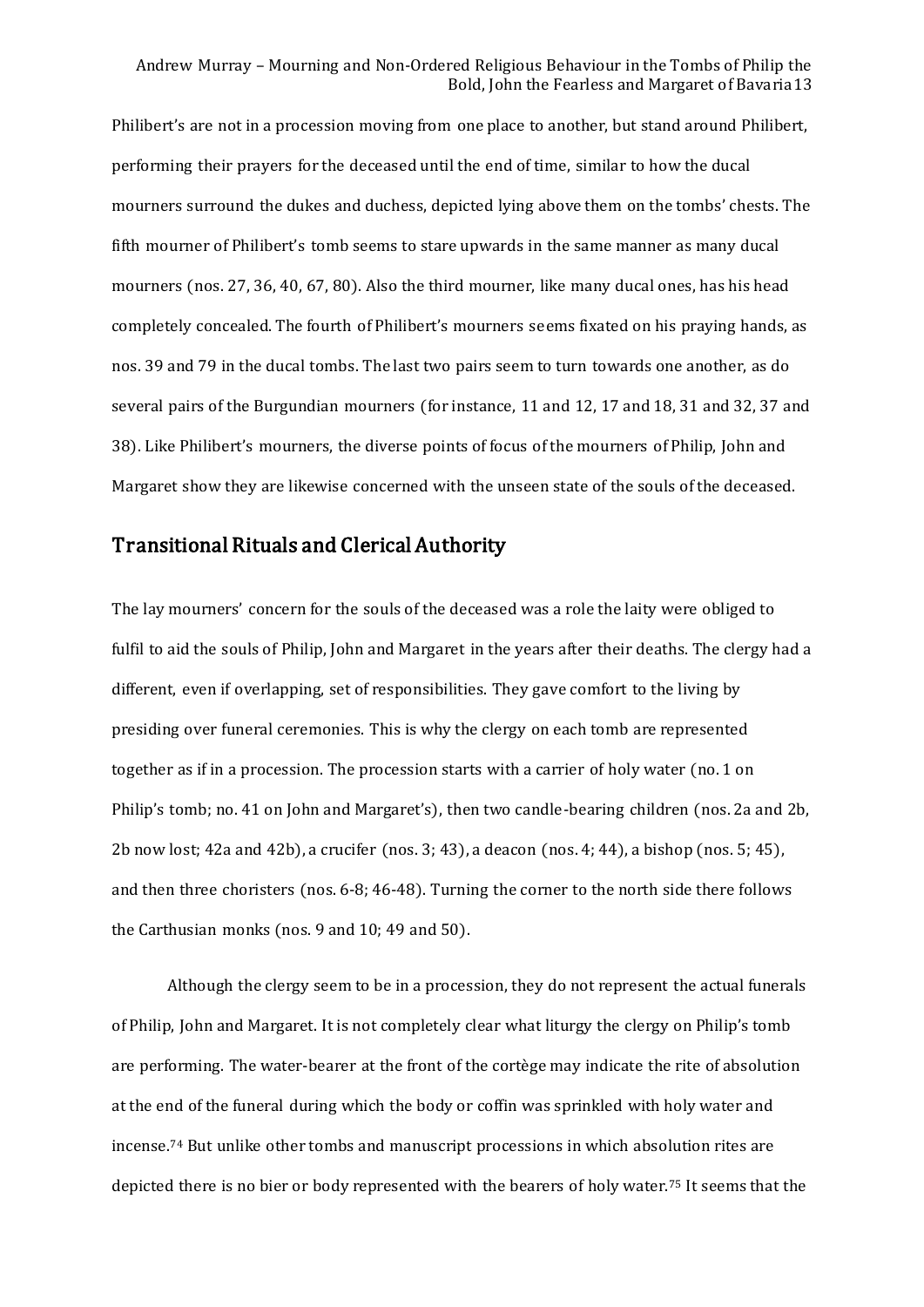specification of the type of ritual performed in the ducal tombs was less critical than the general assertion that the ceremony was authorised and administered by high clerical authority. Although Augustine of Hippo saw no value in funerals for the soul of the deceased, he tolerated them because of the benefit they had for the wellbeing of the living.<sup>76</sup> Such a view was repeated by Jacques de Vitry in the thirteenth century.<sup>77</sup> The importance of the assurance that funerals offered is perhaps indicated by the presence of the bishop (no. 5). This bishop seeks to comfort the viewer by holding his book open and outward. This manner of holding a book was common in images of saints in the fourteenth and fifteenth centuries.<sup>78</sup> Often no words are represented on the pages, it is simply the fact of divine revelation through scripture that is signified. The representation of a bishop as the bearer of that knowledge, and the general relevance of the Christian revelation concerning resurrection and salvation, may have been reassuring to the families of Philip, John and Margaret and others who saw this figure. Only nobles would have their funeral led by such important churchmen.<sup>79</sup> The presence of the clergy on the tombs was therefore not to record the actual event and its participants, but rather to reassure the viewer that the bodies and souls of the deceased received the best available care after their death.

There are two Carthusians represented on each tomb (nos. 9, 10; 49, 50) and these may have communicated the long-term duties of prayer and memory these monks had towards Philip, John and Margaret. This duty is indicated by the books they carry. These are unlikely to be Books of Hours or breviaries; they are much thicker than the books carried by either the bishop or the singers that precede them (nos. 5-8). Furthermore, neither of them appears to sing, unlike the singers whose mouths are open so their teeth and tongues are visible (nos. 7 and 8).<sup>80</sup> Carthusians were often represented as praying by reading as their life required silence.<sup>81</sup> Were these books supposed to be recognised as the necrologies the Carthusians used to record their calendar of prayers? Although the dimensions of these books are not dissimilar to surviving fourteenth-century necrologies, they have no details that can establish recognisability.<sup>82</sup> But it is worth noting that the Carthusians' interactions with the books involve acts of memory. No. 9's thumb has been carefully sculpted as inserted into the book, marking a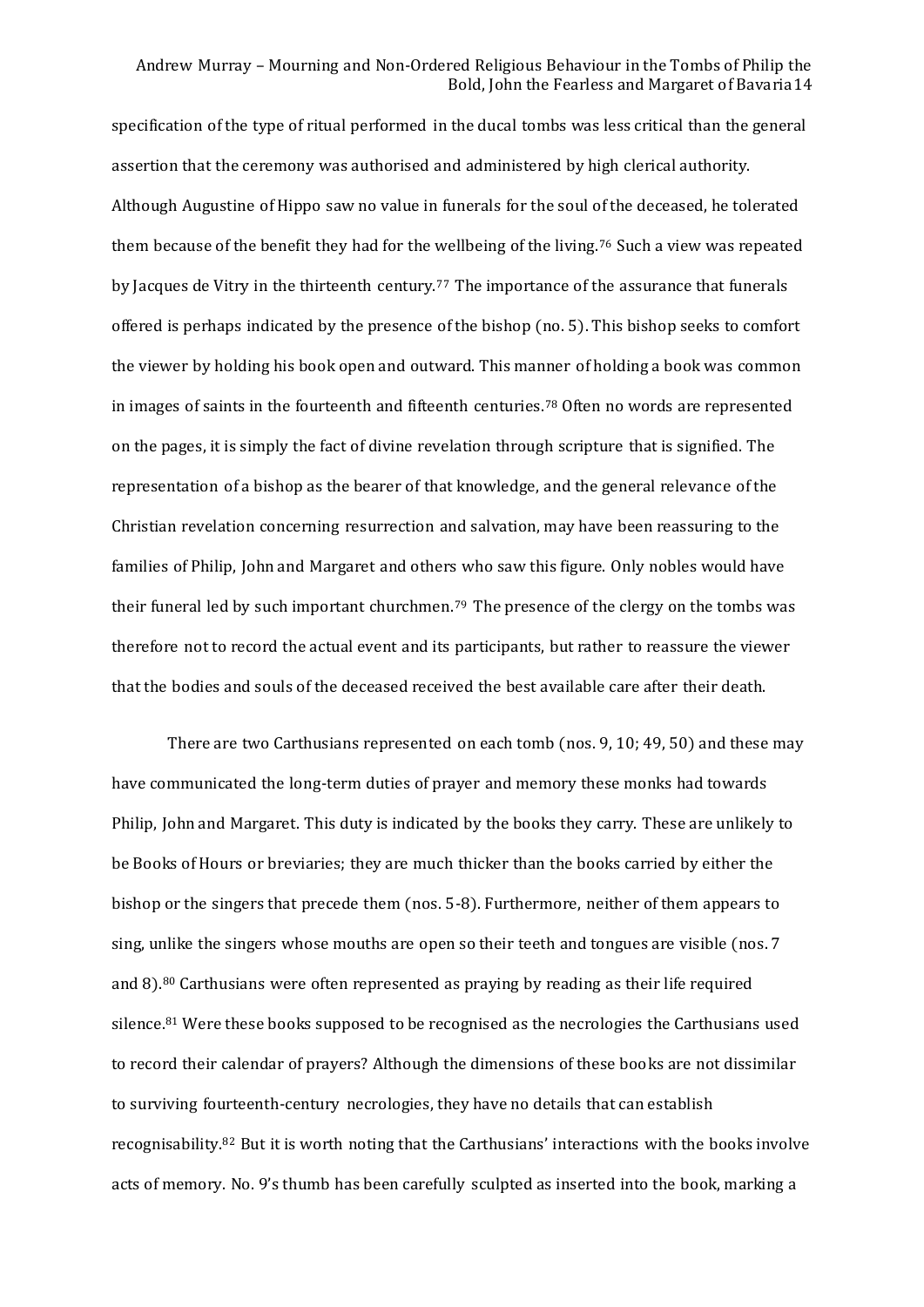page around three quarters in. No. 10 holds onto one page halfway through the book whilst reading a page much further along. A clasp saves another page. These are ways of relating to books that involve referencing and remembering. Through them the sculptures may be communicating the Carthusians' duty to remember the anniversaries and other prayers for their ducal patrons, a duty that necrologies codified and maintained. This duty of remembrance may be why the Carthusians are placed between the lay mourners, with whom they share a similar duty, and the clergy, with whom they share the status of belonging to the first estate.

#### Mourning as non-ordered religious behaviour

In his survey of Western attitudes to death, Philippe Ariès claimed that the late Middle Ages witnessed a 'clericisation' of death, one where the laity adopted the ideals of the clergy by adopting mourning robes to tone down their outward expressions of grief and pain.<sup>83</sup> More recently, Robert Marcoux has developed this argument by shifting the emphasis from the priesthood to the monastic orders: mourning is a state of liminality, and monks provide a model of those living in a state of permanent liminality.<sup>84</sup> While both arguments may account for longer changes in mourning practices and their representation in the late Middle Ages, particularly in the widespread adoption of mourning robes, they are not well-suited to the more historically local analysis I have undertaken of the ducal mourners. The clerical and lay groups among the ducal mourners each emphasise alternative side of the medieval response to death due to differences in their responsibility towards the deceased: the former officiating the immediate, transitional response to death, the latter shifting the emphasis to the longer process of memory and prayer. Therefore, while there is a clear division between the clerical, monastic and lay groups on the tombs in their responsibilities and ritual behaviour, there is no firm distinction in their ideals and values. They each simply emphasise a different aspect of general late medieval ideals and practices concerning death: death itself and memory. The ideas of a 'monasticisation', 'clericisation' or even, for Michael Vovelle, a 'secularisation' of death, 85 do not capture this overlap and interpenetration of lay and clerical beliefs and behaviour.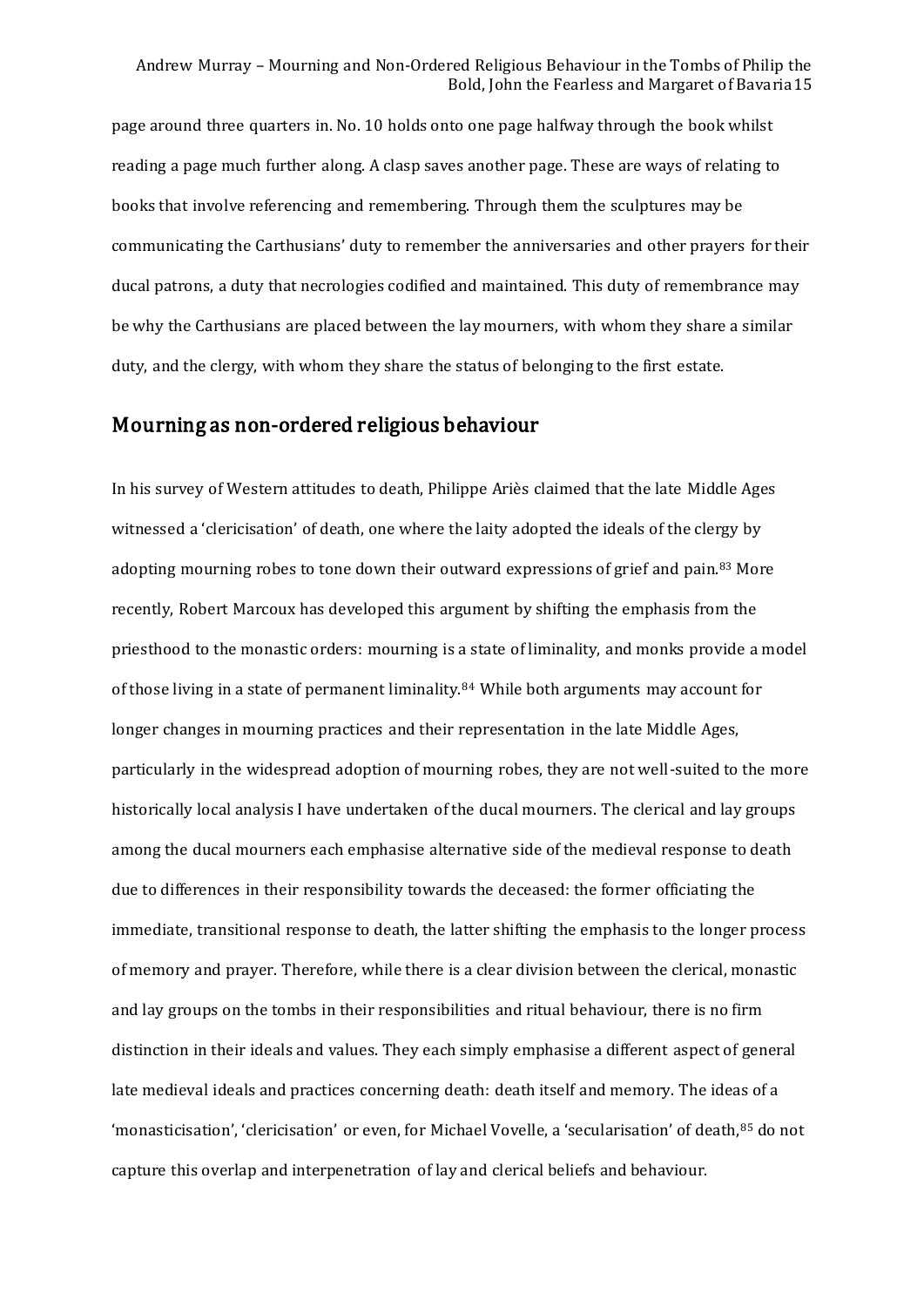A concept that does account for this overlap is R. N. Swanson's notion of non-ordered religious behaviour: religious practices that are adopted and adapted by the laity, even if they are negotiated with the orthodoxy demanded by the church.<sup>86</sup> This term allows for the leadership of the clergy (an idea emphasised by the concepts of a 'monasticisation' or 'clericisation' of mourning) while allowing for the agency of the laity in shaping and adapting rituals and relationships that suit their combined social and spiritual needs. This point is demonstrated by the robes of the ducal mourners, and particularly how they conceal their heads. Robert Marcoux has argued these robes place the mourner in a liminal position, suspending their normal social functions, and that monks acted as model for such states of social withdrawal.<sup>87</sup> While this argument describes the robes' spiritual significance of withdrawal and contemplation, one should also account for how the robes express grief and pain, those seemingly secular emotions particular to mourning. As well as indicate a state of liminality, of withdrawal from the world for contemplation, these robes emphasised the secular loyalties between the living and dead – friendship, family or fealty – that have just been severed. Such pain is notably expressed in the robes 'weeping drapery', performing a type of weeping through the extensions of their falling and heavy robes, a gesture Renate Prochno has compared to one sometimes found on images of John the Evangelist at the foot of the Cross.<sup>88</sup> In particular, observe the repeated cascading folds on the robes falling from the right hand of no. 21 down to his feet (fig. 21). Because this hand is raised to his bowed face these long folds seem to suggest the movement of falling tears. While this reading of these robes as 'weeping drapery' is speculative, it is worth noting how the closest relatives of the deceased were expected to wear the *grand deuil*, the longest mourning robes that extend even beyond the feet.<sup>89</sup>

Mourner no. 21 demonstrates not only that mourning robes had a dual signification – inner, contemplative thought and outwardly expressed pain – but that the sculptors of these figures used sculptural form to present these two connotations as co-extensive: the tears, extended by robes, falling from the concealed face also lead back up to it. This use of folds to shift attention between the outer expression and inner, obscured body can be seen in other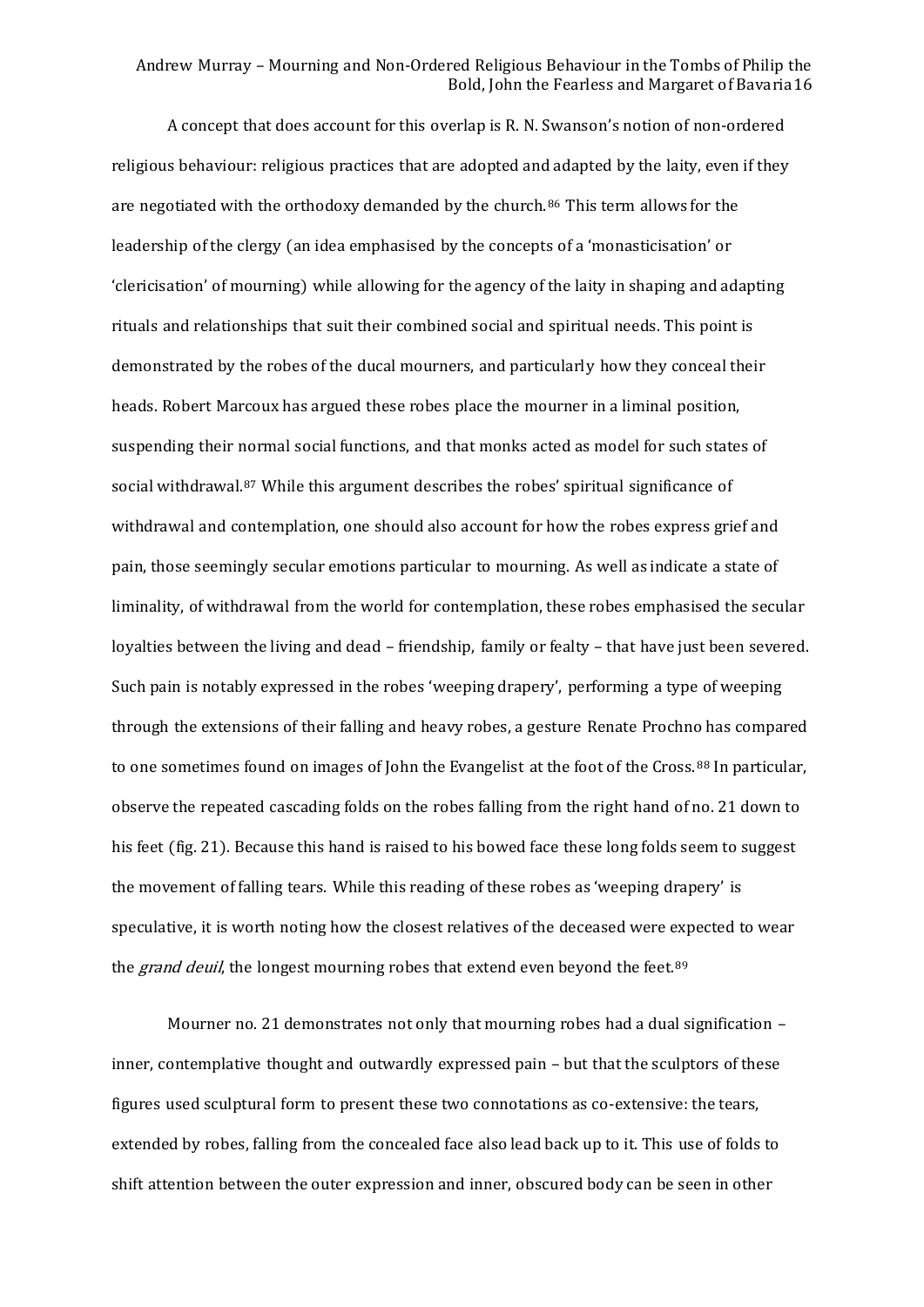gestures. Note the clenched fist represented covered over by clothing on no. 15 (fig. 22). One can see the tensed, raised knuckles of the left hand clearly showing through the robes pulled tightly around it.<sup>90</sup> The mourning robes covering this fist emphasise the tension of its grip rather than diminish it, as this tension is extended into the folds themselves which are drawn and turn towards its clench. There are multiple other mourners that produce folds by drawing their robes into and around their hands and arms (nos. 14, 23, 37). The external form of the robes extend and highlight the clutch of the limbs that hold them, giving outer form to the tense feelings of the figure they otherwise conceal.

There are multiple examples of mourners from the early-fourteenth century with completely concealed bodies and faces, <sup>91</sup> including on the tomb of Lucie de Vierville, dame de Hermanville, (d. 1315), 92 the tomb of Joan of Montaigu, (d. 1316), 93 and a representation of the entombment of Christ by Jean Pucelle made between 1324-28.<sup>94</sup> Such examples cast doubt on the thesis that the sculptors of the ducal tombs were inspired by the story of the ancient painter Timanthes who represented Agamemnon veiled to express this figure's grief.<sup>95</sup> There is no record of any text in Philip the Bold's library that describes Timanthes's painting, whether such a description be from Pliny the Elder, Cicero or Valerius Maximus.<sup>96</sup> However, the extent to which the robes of the ducal mourners described and extended the movements of the imagined physical structure and limbs beneath them was unprecedented. This attention to the relationship between the folds of the mourners' robes on the one hand and the tension and structure of the bodies they conceal on the other show that these robes were not simply a representation of contemporary funeral attire, but also attracted their sculptors' interest as a site of expressive sculptural form.

Attention to how the mourners interacted with the arcades around them further demonstrates that the interplay between the outer movements and imagined inner tensions of the mourners' bodies was a special point of consideration for their sculptors. Susie Nash has compared how the mourners are framed by their arcades with the framing of the prophets on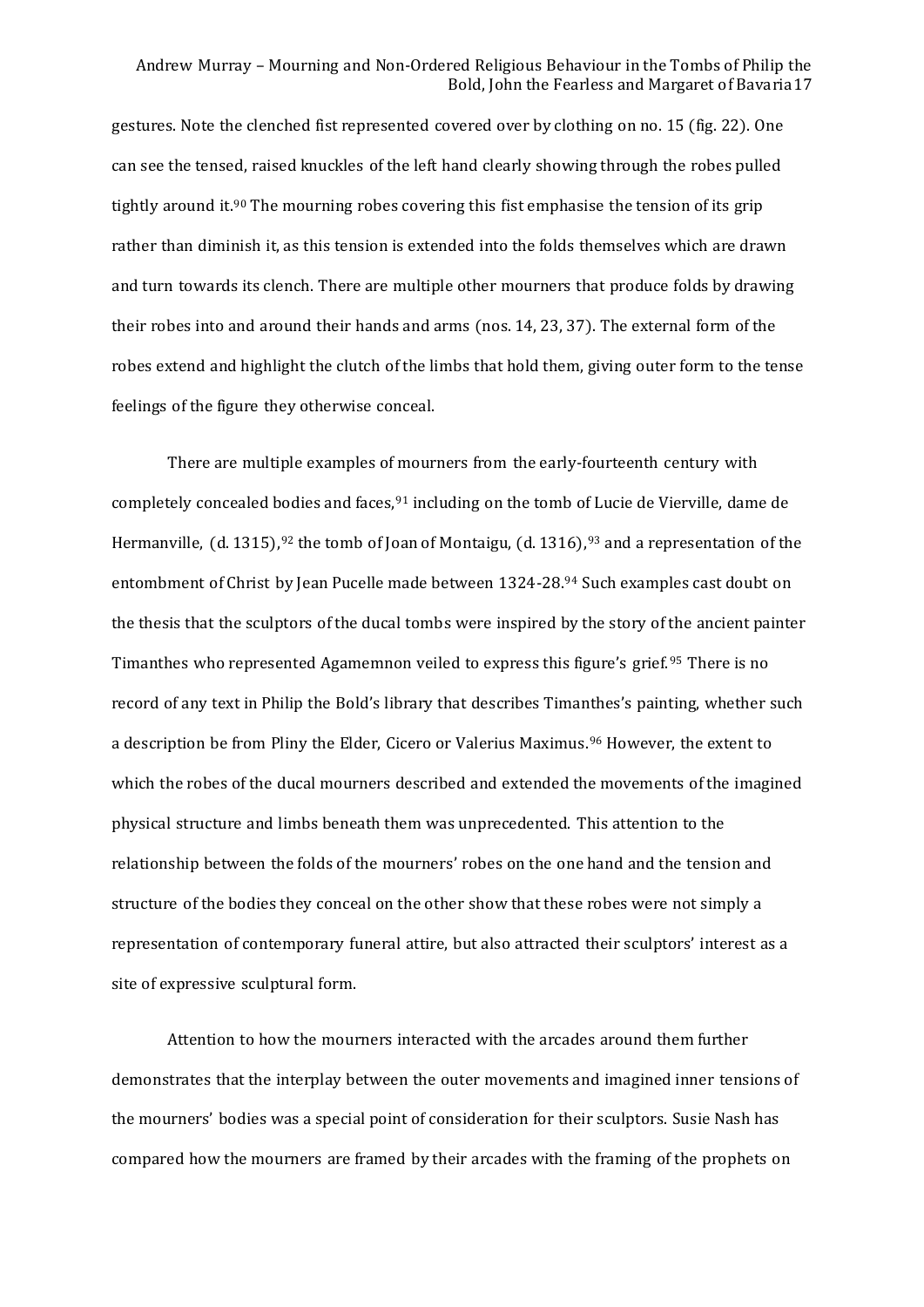the Well of Moses, another monument at the Charterhouse of Champmol designed by the same sculptors who produced Philip the Bold's tomb (fig. 23).<sup>97</sup> The prophets project from the outerside of the arcades of the Well, interacting across the points of the structure's hexagonal shape so that they do not seem enclosed by the arcaded spaces defined by its sides. The mourners also interact across angles defined by the arcades around them, often turning towards one another, one even putting his hand on another's shoulder (nos. 24 and 25). But, as Nash notes, unlike the prophets on the Well of Moses, the mourners seem recessed into those arcades rather than project from them; the mourners interact through the inner sides of the angles defined by the pillars rather than across the outer angle.<sup>98</sup> The micro-architecture around the mourners and the shadows they cast therefore seem designed to emphasise the mourners' separation from the viewer and their partial concealment. Particularly notable are the 12 triangular single-vaulted niches on each tomb whose foremost pillar bisect the front-on view of the mourners behind them.<sup>99</sup> In sum, just as the robes are used to extend motions and movements of the concealed figure beneath them, so are the arcades evidence of how the sculptors carefully considered how three-dimensional structures, in this case the arcades, create impressions of tense, unresolved movement and emotional withdrawal by overlapping with or partially concealing a figure enclosed beneath them.

The mourners' robes do not only indicate a contemplative attitude, but also draw attention to the tense muscles and weeping of the figure beneath them. They represent the mourners as withdrawn from normal social functions, but not only because they imitate contemplative attitude of the clergy and monastic orders. The mourners' turn towards contemplation is caused by the grief of losing a beloved friend or relative, and so is not contrary to or distinct from, their secular social ties, those defined by the family, household or court. Both their spiritual and their secular values – their expressions of concern for the afterlife and of pain over the death of a loved one – are evident in the mourning robes, but without clear distinction. As well as part of a longer 'monasticisation' or 'clericisation' of death in the late Middle Ages, the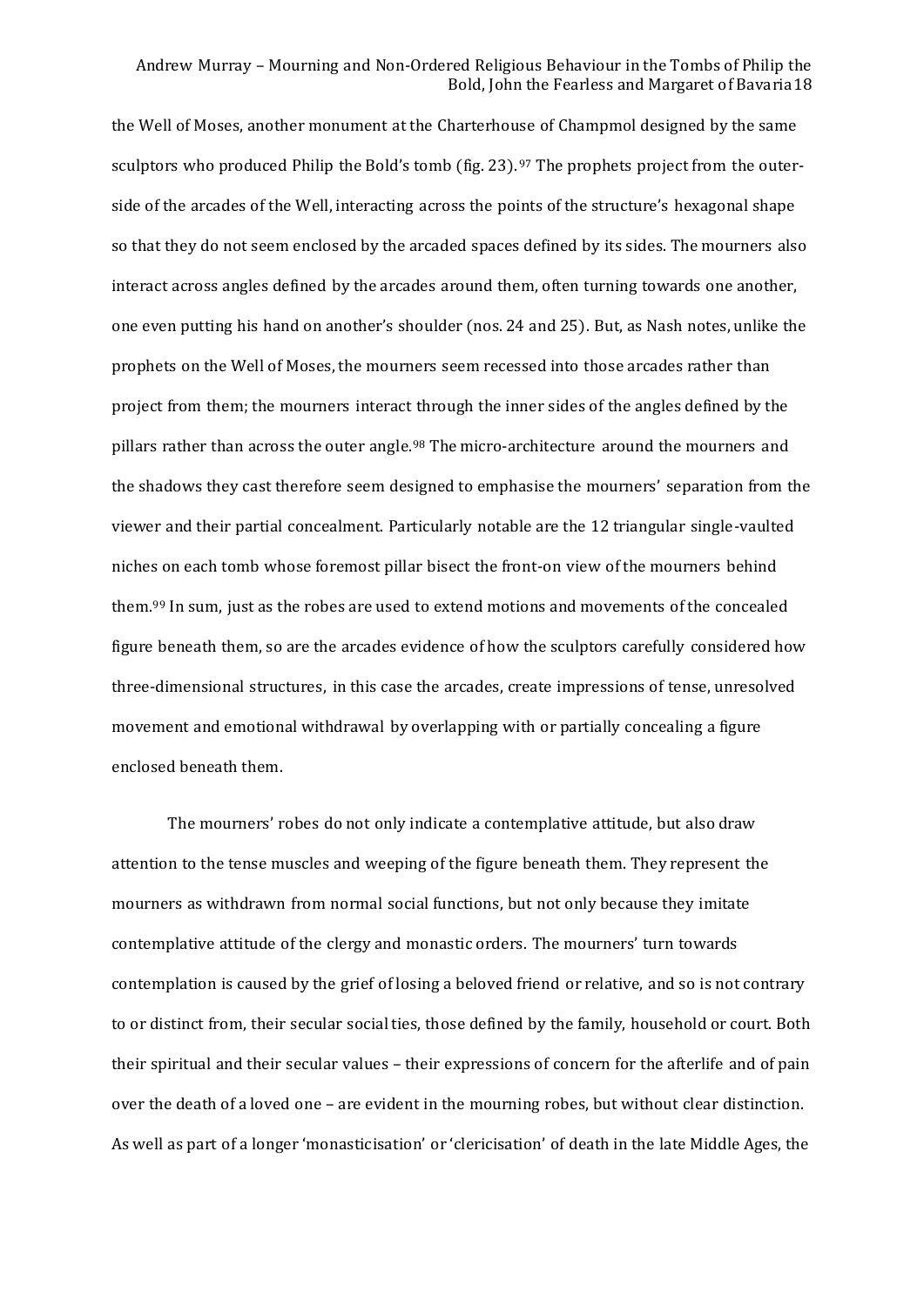mourners are expressions of and a prompt for non-ordered modes of religious behaviour in which lay and clerical values become indistinct.

#### Conclusion

The mourners of the tombs of Philip, John and Margaret encourage their beholder to participate in prayer and remembrance for these Burgundian rulers. They do not do so simply by mirroring their beholders' anticipated behaviour of prayer, but rather by conflating this ritual with that of a procession, one led by clergy. By being ambiguously situated between the everlasting ritual of prayer and the concluded, transitional ritual of a burial, the mourners encourage a consideration for the suffering of the souls of the deceased while also reassuring their viewers that the deceased dukes and duchess have already received the best possible care from the church and continue to receive it from the Carthusians (who are also represented with the clergy). The mourners therefore present a dual and ambiguous attitude to death: that the dead are in a liminal awaiting salvation, but also that their bodies and souls were well-served during the funeral and remain under the prestigious custodianship of the Carthusian order. While the mourners may encourage an emotional response to the fact of death in order to stimulate prayer and remembrance, they also underline the faith, hope and order among the living church that assure salvation.

The dual attitude to death, that it concerns both the immediate and painful separation of the deceased from the living as well as the prospect for resurrection and the process of prayer and remembrance for the salvation of souls, is evident in the mourners' gestures. By concealing their bodies, and especially their heads, the lay mourners' robes represent them in a contemplative state, that is, one concerned with the hidden reality of the afterlife. At the same time, the folds and seeming weight of these robes emphasise the agitation of the bodies below them, their tears, bowed heads and tense limbs. These two significances of the mourning robes show that the mourners can be read as engaged in both transitional and everlasting rituals: as experiencing grief for deceased friends and relatives, but also hopeful for salvation. Rather than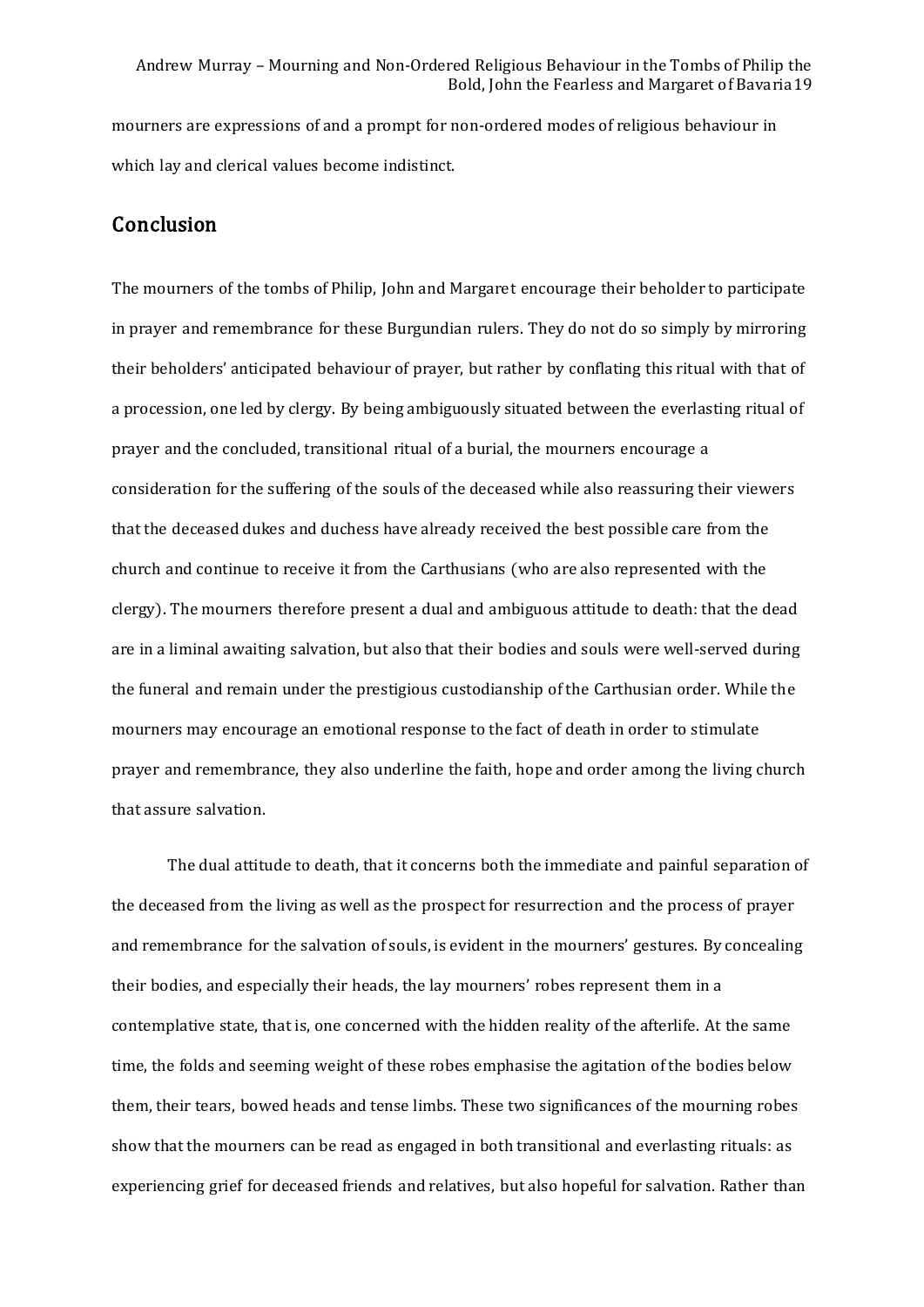be distinct interpretations of the same iconography, the form of these robes brings these two readings into contact with one another: the expression of pain through the mourning robes intensifies, rather than detracts from, the seeming withdrawal of the figure, and vice versa, this dialectic being most notable in the falling drapery that leads to and from the hidden face of mourner no. 21.

The fact that mourning robes were increasingly adopted by the laity from the thirteenth century to tone down potentially despairing performances of grief represents a 'clericisation' (Ariès) or 'monasticisation' (Marcoux) of death. Nevertheless, this is a mode of religious behaviour that intersects with and was intensified by secular concerns: unlike monks the mourners are in a contemplative, liminal state because, and not despite, their embeddedness within social, familial and political networks, ones which have been disrupted by death. The religious and secular merge here without a clear point of division, representing a form of nonordered religious behaviour. The iconography of this tomb, as well the wider furnishings of the church of the Charterhouse of Champmol resulted from the interests and requirements of multiple groups: the Carthusian order, their Burgundian dynasty, a broader group of noble patrons, and a wider, indeterminate set of visitors the Carthusians had the means to host. The railings placed around the tomb of Philip suggest that the behaviour of the Carthusians anticipated disrespectful as well as respectful guests. However, the tomb would not have been installed in the charterhouse if there were not considerable mutual respect and even ideological and behavioural continuity between the laity and clergy.

#### Bibliography

#### Adnès 1937-1995

P. Adnès, 'Larmes', in: Dictionnaire de Spiritualité, Paris 1937-1995, vol. 9, 287-303.

#### Alexandre-Bidon 1998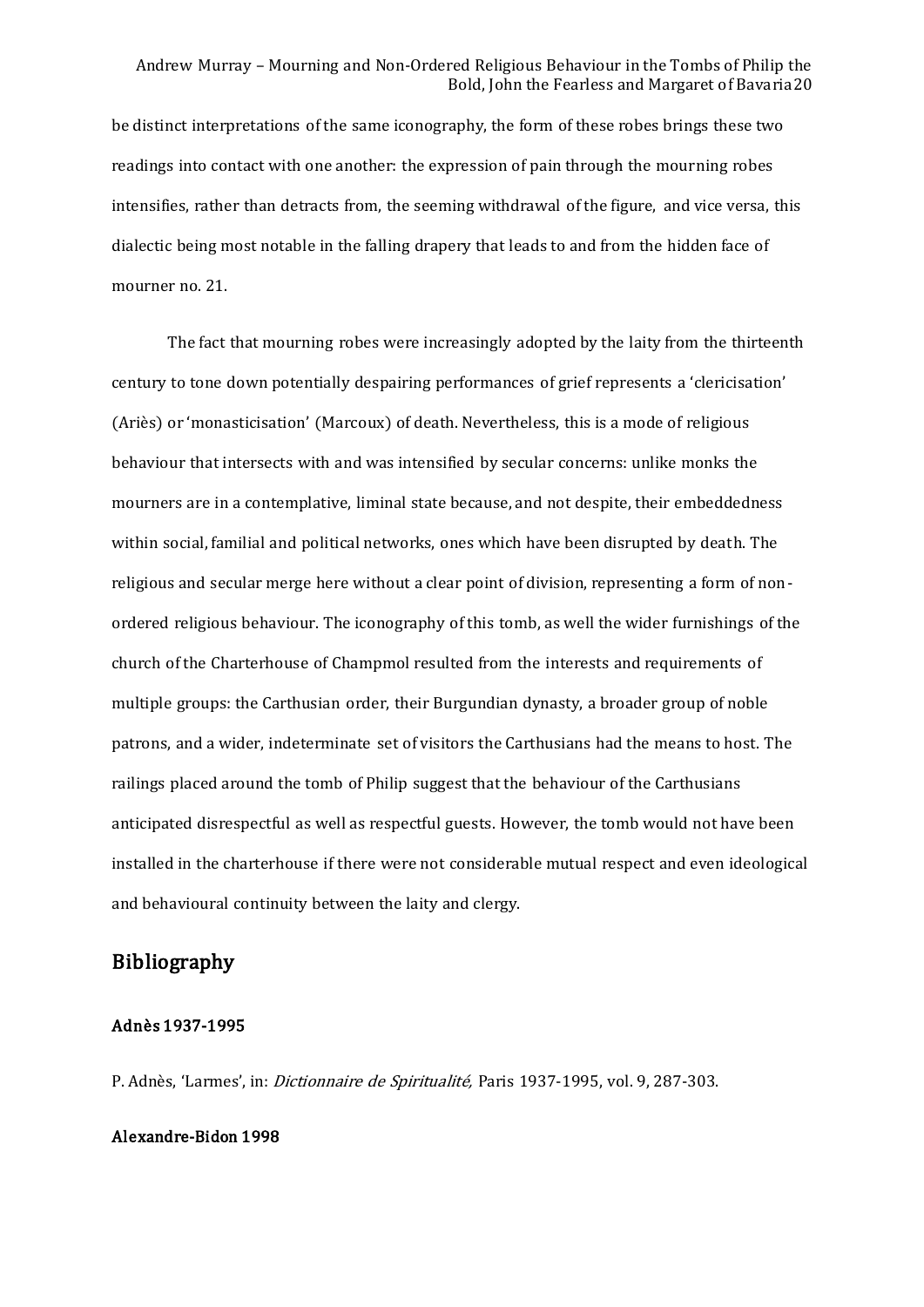D. Alexandre-Bidon, La Mort au Moyen Âge, XIIIe-XVIe siècle, Paris 1998.

#### Andrieu 1914

E. Andrieu, 'Les Pleurants aux Tombeaux des Ducs de Bourgogne', Revue de Bourgogne (1914), 95-151.

#### Andrieu 1935

E. Andrieu, 'La Personnalité des Pleurants du Tombeau de Philippe le Hardi. Quelques Identifications', Revue Belge d'Archéologie et d'Histoire de l'Art 5 (1935), 221-230.

#### Ariès 1981

P. Ariès, The Hour of Our Death, Helen Weaver (trans.), London 1981.

#### Baron, Jugie and Lafay 2009

F. Baron, S. Jugie and B. Lafay, Les Tombeaux des ducs de Bourgogne, Dijon 2009.

#### Beaulieu 1955

M. Beaulieu, 'Les Costume de Deuil en Bourgogne au XV<sup>e</sup> siècle', *Actes du XVIII<sup>e</sup> Congrès* international de l'Art (Amsterdam 1952), The Hague 1955, 259-268.

#### Baiocco and Morand (eds.) 2013

S. Baiocco and M C. Morand (eds.), Des Saints et des Hommes. L'Image des Saints dans les Alpes Occidentales à la fin du Moyen Âge, Milan 2013.

#### Binski 1996.

P. Binski, Medieval Death. Ritual and Representation, London 1996.

#### Bleeke 2012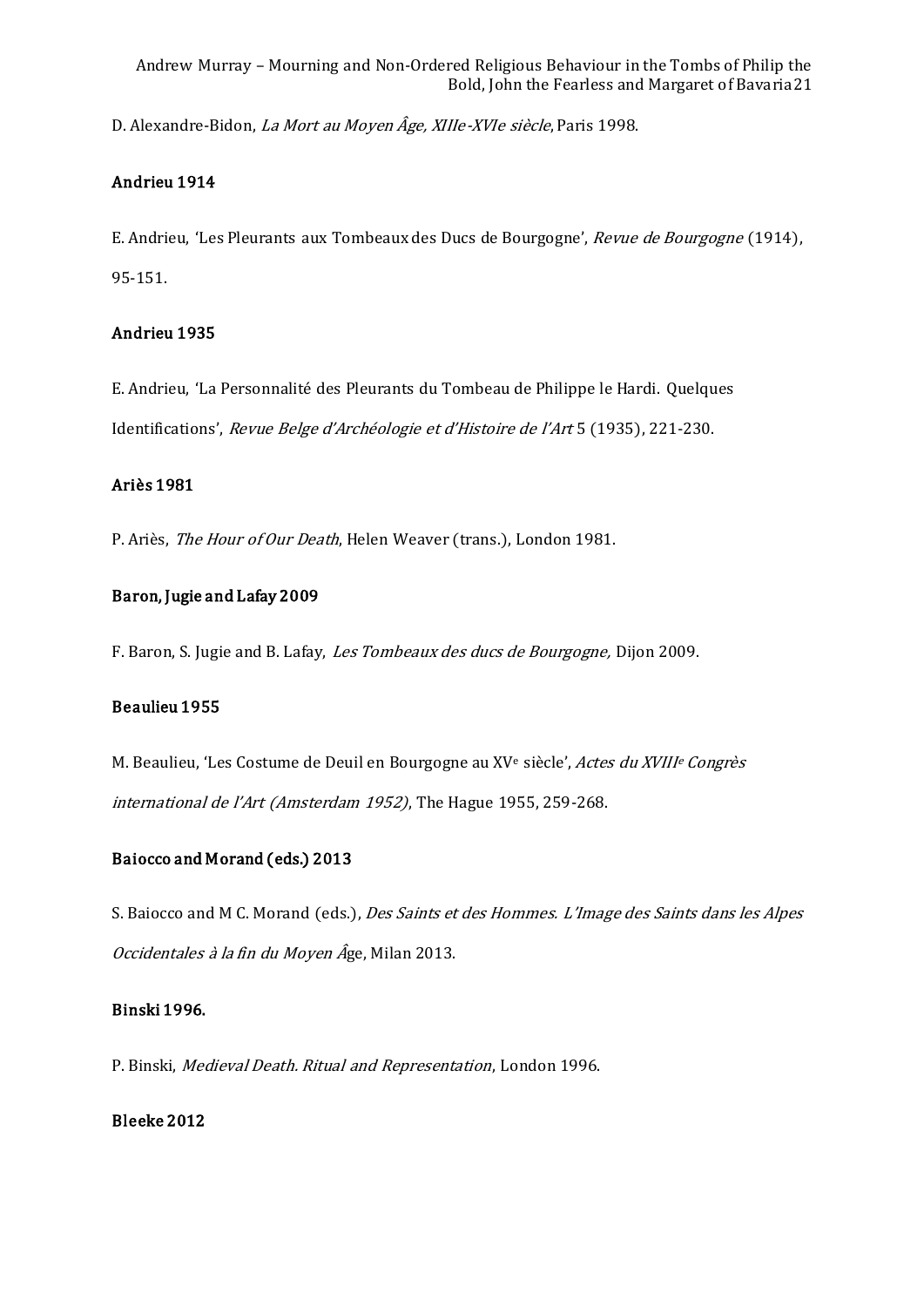M. Bleeke, 'The Eve Fragment from Autun and the Emotionalism of Pilgrimage', in: E. Gertsman (ed.), Crying in the Middle Ages. Tears of History, New York and London 2012, 16-34.

#### Brantley 2007

J. Brantley, Reading in the Wilderness. Private Devotion and Public Performance in Late Medieval England, Chicago and London 2007.

#### Callahan 1996

L. A. Callahan, 'Signs of Sorrow. The Expression of Grief and The Representation of Mourning in Fifteenth Century French Culture', Unpublished Doctoral Thesis, The City University of New York 1996.

#### Carruthers 2014

M. Carruthers, 'Terror, Horror and the Fear of God, or, Why There Is No Medieval Sublime', in: ed. N. Jacobs and G. Morgan (eds.), 'Truthe is the beste'. A Festschrift in Honour of A.V.C. Schmidt, Oxford 2014, 17-36.

#### Carty 1999

C. M. Carty, 'The Role of Medieval Dream Images in Authenticating Ecclesiastical Construction', Zeitschrift für Kunstgeschichte 62 (1999), 45-95.

#### Chipps Smith 1985

J. Chipps Smith, 'The Chartreuse de Champmol in 1486. The Earliest Visitor's Account', Gazette des Beaux-Arts 106 (1985), 1-6.

#### Clark (ed.) 1997

J. Clark (ed.), The Villeneuve Necrology, Ms. Grande Chartreuse 1 Cart. 22 (AC 100:27), Salzburg 1997, 6 vols.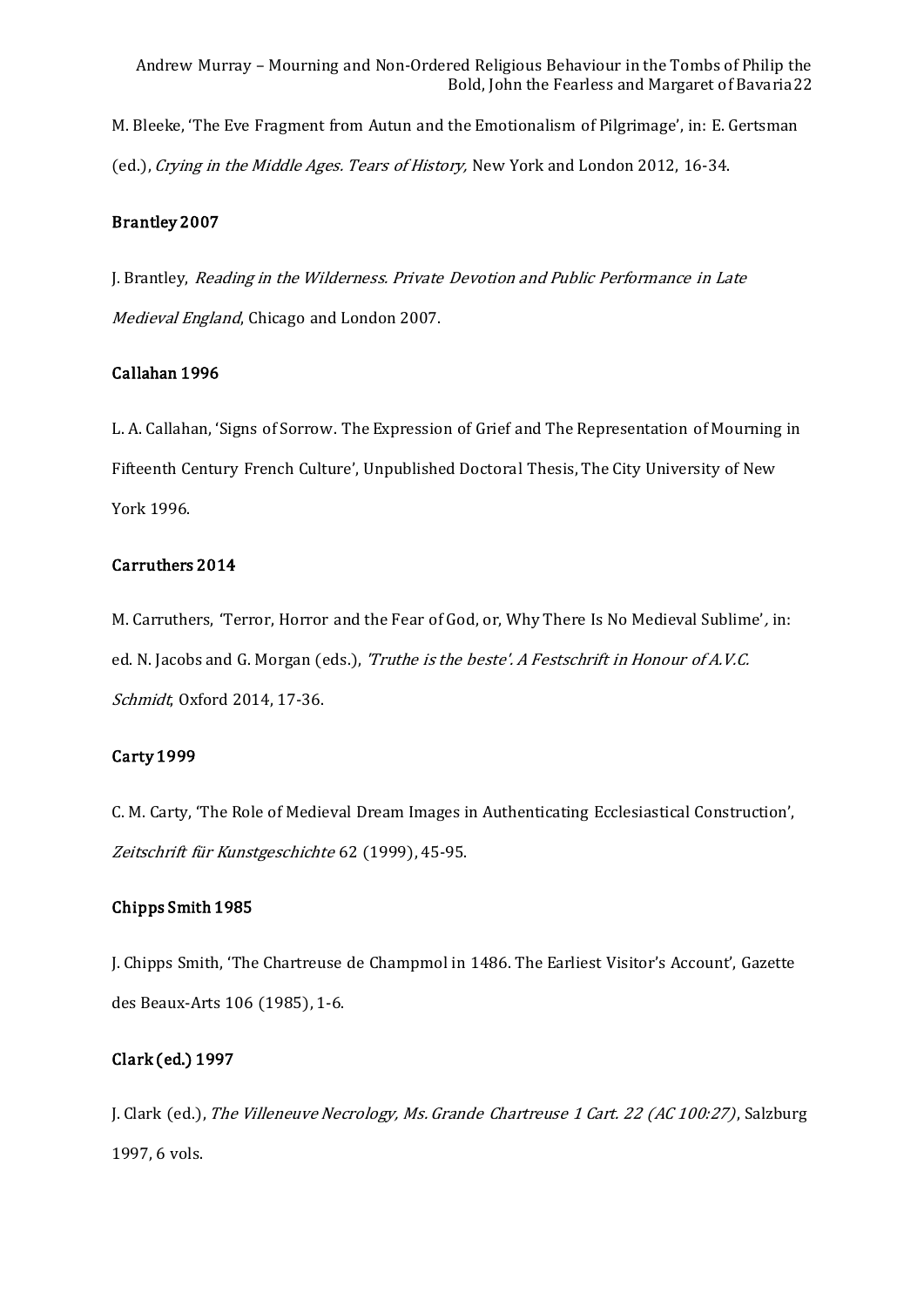#### Cohen 2009

E. Cohen, The Modulated Scream. Pain in Late Medieval Culture, Chicago and London 2009.

#### Dectot 2021

X. Dectot, 'Plorans ploravit in nocte. The Birth of the Figure of the Pleurant in Tomb Sculpture',

in: S. Perkinson and N. Turel (eds.), Picturing Death 1200-1600, Leiden and Boston 2021, 49-63.

#### De Winter 1985

P. M. De Winter, La Bibliothèque de Philippe le Hardi Duc de Bourgogne (1364-1404), Paris 1985.

#### Didier 1980

R. Didier, 'Le monument funéraire de Philippe le Hardi, Duc de Bourgogne (1342-1404). Jean de Maville, Claus Sluter, Claus de Werve', in: A. Legner (ed.), Die Parler und der Schöne Stil 1350- 1400, Resultatband zur Ausstellung des Schnütgen-Museums in der Kunsthalle Köln, Cologne 1980, 22-23.

#### Frequin 2013

S. Frequin, 'Pleurant or Priant – An Iconographical Motive in Medieval Sepulchral Art', in: M. Penman (ed.), Monuments and Monumentality Across Medieval and Early Modern Europe, Donington 2013, 55-67.

#### Harnack 1908-1917

A. Harnack, Lehrbuch des Dogmengeschichte, Leipzig and Tübingen 1908-1917, 4 vols.

#### Harbison 2012

C. Harbison, Jan van Eyck: The Play of Realism, 2nd edition, London 2012.

#### Heran 1994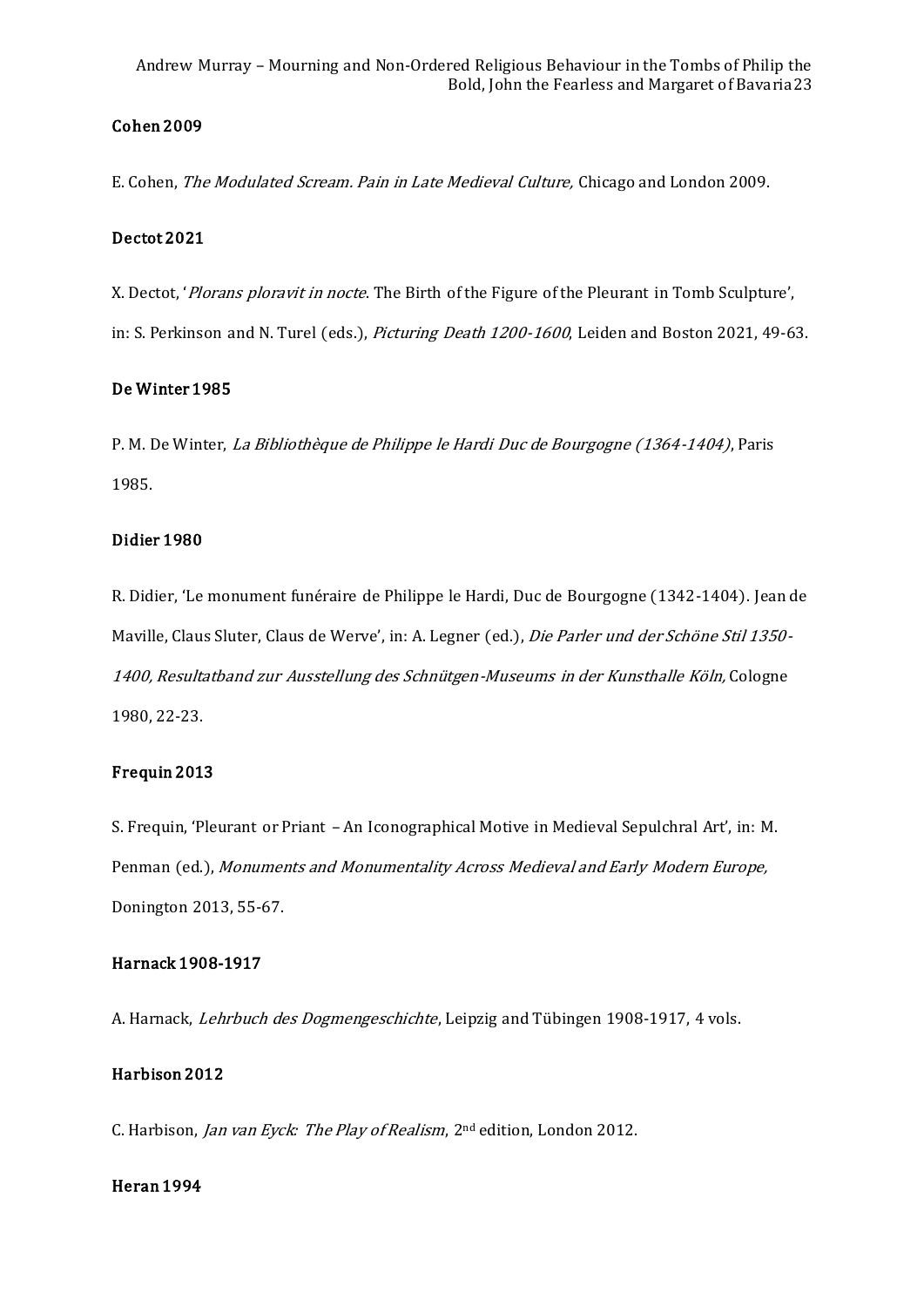E. Heran, 'Rapport du Mission au Musée des Beaux-Arts de DIJON. Tuesday, 4 February 1994',

Tombeaux. Restaurations (Rapports), Bibliotheque de Musée des Beaux-Arts de Dijon.

#### Jugie 2010

S. Jugie, Les Pleurants des Tombeaux des Ducs de Bourgogne, Tielt 2010.

#### Gaál 1990

E. Gaál, 'Zur Ikonographie des Grabmals von Philippe le Hardi in Dijon', Wiener Jahrbuch für Kunstgeschichte 43 (1990), 7-33.

#### Gardet 1969

C. Gardet, 'La Fresque funéraire de Philibert de Monthouz peut-elle être attribuée à Jean Bapteur?', La Revue Savoisienne 109 (1969), 175-179.

#### Gardet 1965-1985

C. Gardet, De la Peinture du Moyen Age en Savoie, Annecy 1965-1985, 5 vols.

#### Gardner 1992

J. Gardner, The Tomb and the Tiara. Curial Tomb Sculpture in Rome and Avignon in the Later Middle Ages, Oxford 1992.

#### Gerson 1960-1973

J. Gerson, Oeuvres Complètes, Monseigneur Glorieux (ed.), Paris 1960-1973, 10 vols.

#### Gilquin 1736

J.-P. Gilquin, Desseins des Tombeaux des Ducs de Bourgogne qui sont à la Chartreuse de Dijon, Dijon 1736.

#### Gittings 1984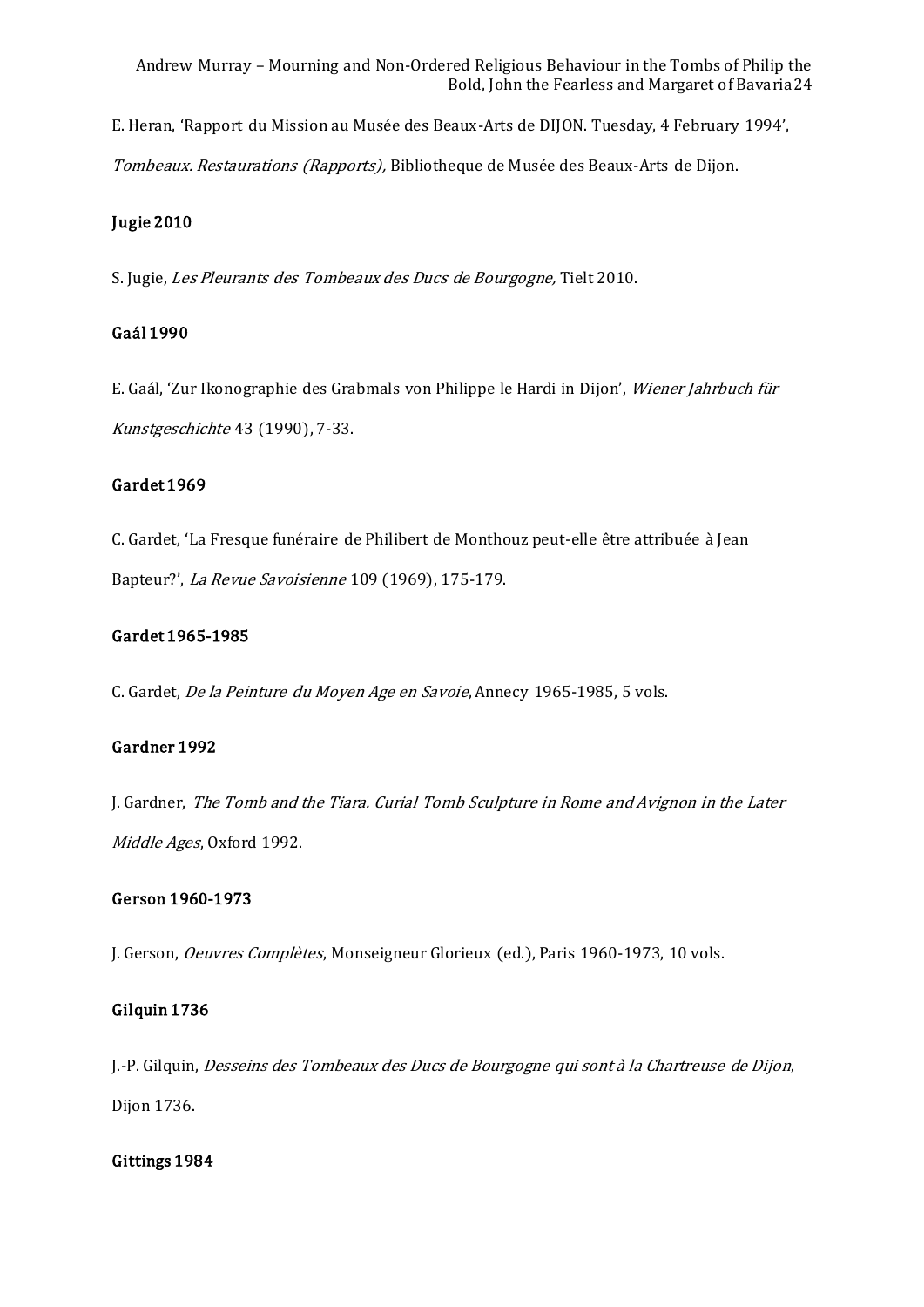C. Gittings, Death, Burial and the Individual in Early Modern England, London 1984.

#### Guibert (ed.) 1912

J. Guibert (ed.), Les Dessins d'Archéologie de Roger de Gaignières, Paris 1912, 15 vols.

#### Guigo I 1984

Guigo I, Coutumes de Chartreuse, an anonymous Carthusian (ed. and trans.), Paris 1984.

#### Guillotel 1971

R. Guillotel, 'Le Tombeau de Jehan de Derval', Bulletin Monumental 129 (1971), 121-128.

#### Hasenohr 1997

G. Hasenohr, 'La Typologie des Larmes dans la Littérature de Spiritualité française des XIIIe-XV<sup>e</sup> siècles', Le Moyen Français 39 (1997), 45-63.

#### Johnson 2000

G. A. Johnson, 'Activating the Effigy. Donatello's Pecci Tomb in Siena Cathedral', in: E. Valdez del Alamo and C. S. Pendergast (eds.), Memory and the Medieval Tomb, Aldershot 2000, 99-127.

#### Le Goff 1984

J. le Goff, The Birth of Purgatory, Arthur Goldhammer (trans.), London 1984.

#### Lindquist 2008

S. C. M. Lindquist, Agency, Visuality and Society and the Charterhouse of Champmol, Aldershot and Burlington, 2008.

#### Lindquist 2003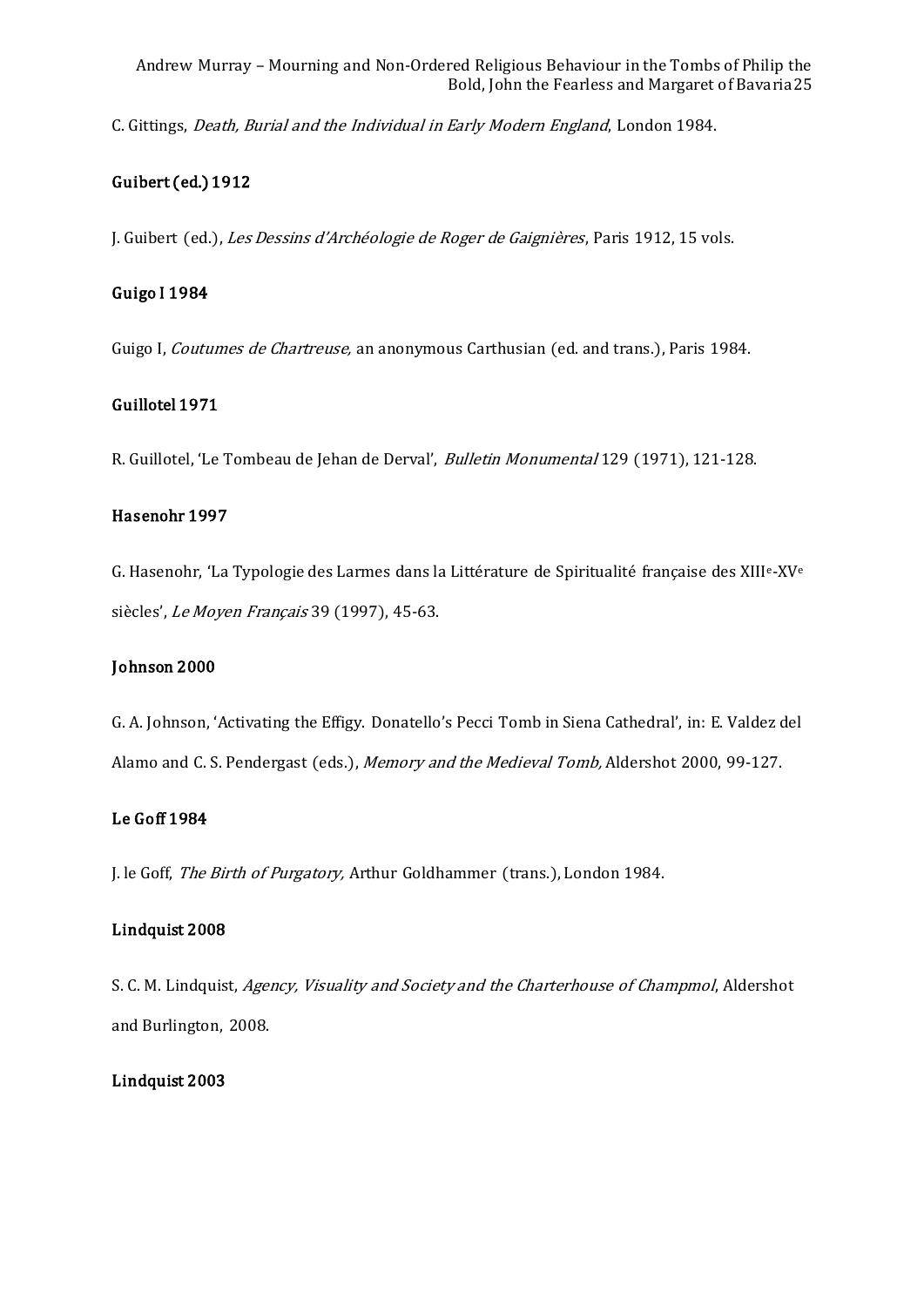S. C. M. Lindquist, 'Women in the Charterhouse. The Liminality of Cloistered Spaces at the Chartreuse de Champmol in Dijon', in: H. Hills (ed.), Architecture and the Politics of Gender in Early Modern Europe, Helen Hills, London 2003, 177-92.

#### Nagy 2000

P. Nagy, Le Don des Larmes au Moyen Âge. Un Instrument spiritual en Quête d'Institution (Ve-XIIIe siècle), Paris 2000.

#### Lindquist 2011

S. C. M. Lindquist, 'Visual Meaning and Audience at the Chartreuse de Champmol: A Reply to Susie Nash's Reconsideration of Claus Sluter's Well of Moses', Different Visions. A Journal of New Perspectives on Medieval Art 3 (2011), 1–32.

#### Nash 2019

S. Nash, 'The Two Tombs of Philip the Bold', Journal of the Warburg and Courtauld Institutes 82 (2019), 1-111.

#### Mâle 1986 [1913]

E. Mâle, Religious Art in France. The Late Middle Ages, A Study of Medieval Iconography and Its Sources, Princeton and Guildford 1986 [1913].

#### Marcoux 2003

R. Marcoux, 'Le Tombeau de Philippe Pot. Analyse et Interprétation', Unpublished Masters Thesis, Université de Montréal 2003.

#### Marcoux 2007

R. Marcoux, 'La Liminalité du Deuillant dans l'Iconographie funeréraire médiévale (XIIIe - XVe siècle)', Memini 11 (2007), 25-60.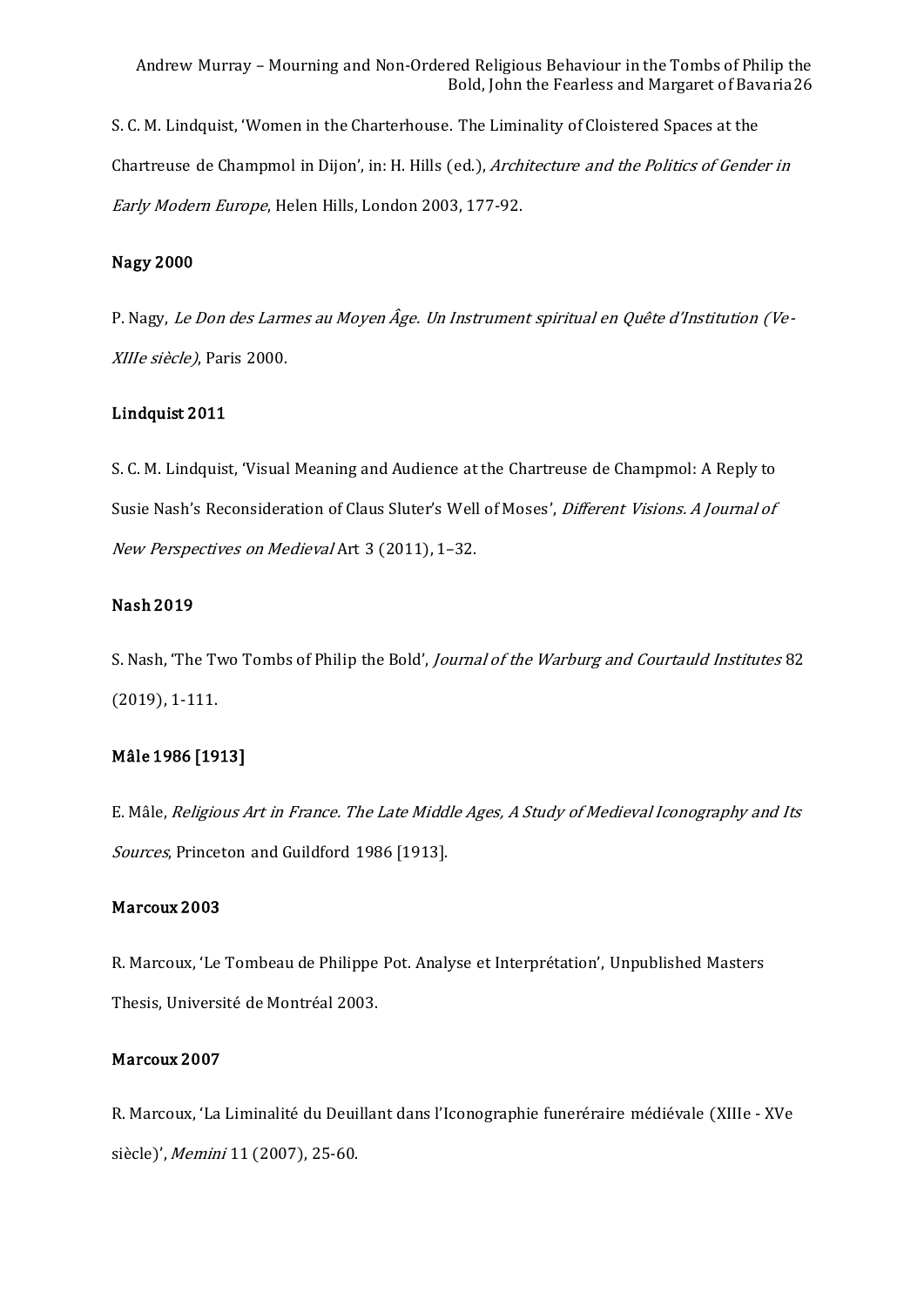#### Marcoux 2011

R, Marcoux, 'Vultus Velatus ou la Figuration positive de la Tristesse dans l'Iconographie de la Fin du Moyen Âge', Médiévales 61 (2011), 119-141.

#### McGuire 1989

B. P. McGuire, 'Purgatory, the Communion of Saints, and medieval Change', Viator 20, (1989), 61-84.

#### McLaughlin 1994

M. McLaughlin, Consorting with Saints. Prayer for the Dead in Early Medieval France, Ithaca and London 1994.

#### Moffitt 2005

J. F. Moffitt, 'Sluter's "Pleurants" and Timanthes' "Tristitia Velata". Evolution of, and Sources for a Humanist Topos of Mourning', Artibus et Historiae 26 (2005), 73-84.

#### Monget 1989-1905

C. Monget, La Chartreuse de Dijon, d'après les Documents des Archives de Bourgogne, Montreuil-sur-Mer 1898-1905, 3 vols.

#### Morand 1991

K. Morand, Claus Sluter. Artist at the Court of Burgundy, London 1991.

#### Morganstern 1973

A. M. Morganstern, 'The La Grange Tomb and Choir. A Monument of the Great Schism of the West', Speculum 48 (1973), 52-69.

#### Morganstern 1992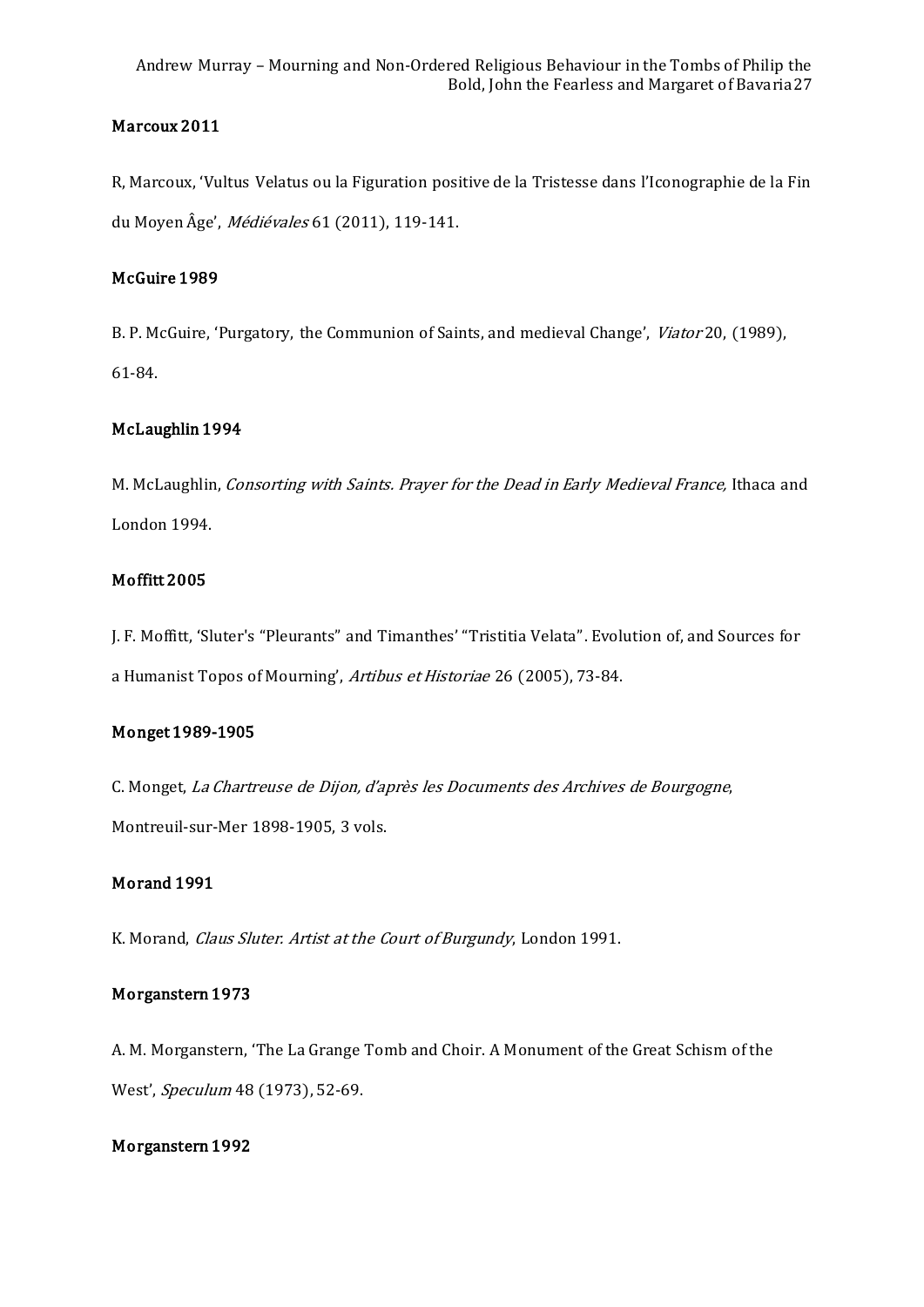A. M. Morganstern, 'Le Tombeau de Philippe le Hardi et ses Antécédents', in: Actes des Journées internationales Claus Sluter, Dijon 1992, 175-191.

#### Morganstern 2000

A. M. Morganstern, Gothic Tombs of Kinship in France, The Low Countries and England, Pennsylvania 2000.

#### Morganstern 2001

A. M. Morganstern, 'Art and Ceremony in Papal Avignon. A Prescription for the tomb of Clement VI', Gesta 40 (2001), 61-77.

#### Mowbray 2009

D. Mowbray, Pain and Suffering in Medieval Theology. Academic Debates at the University of Paris in the Thirteenth Century, Woodbridge 2009.

#### Núñez Rodriguez 1987

M. Núñez Rodriguez, 'Le Vêtement de l'Humilité. L'Iconographie funéraire des Gisants de Sanche IV, Henri III et Robert d'Anjou', Razo 7 (1987), 115-131.

#### Panofsky 1964

E. Panofsky, Tomb Sculpture, H. W. Janson (ed.), London, 1964.

#### Paxton 1990

F. S. Paxton, Christianizing Death. The Creation of a Ritual Process in Early Medieval Europe, Ithaca and London, 1990.

#### Petit 1885-1905

E. Petit, Histoires des Ducs de Bourgogne de la Race Capétienne, Paris 1885-1905, 9 vols.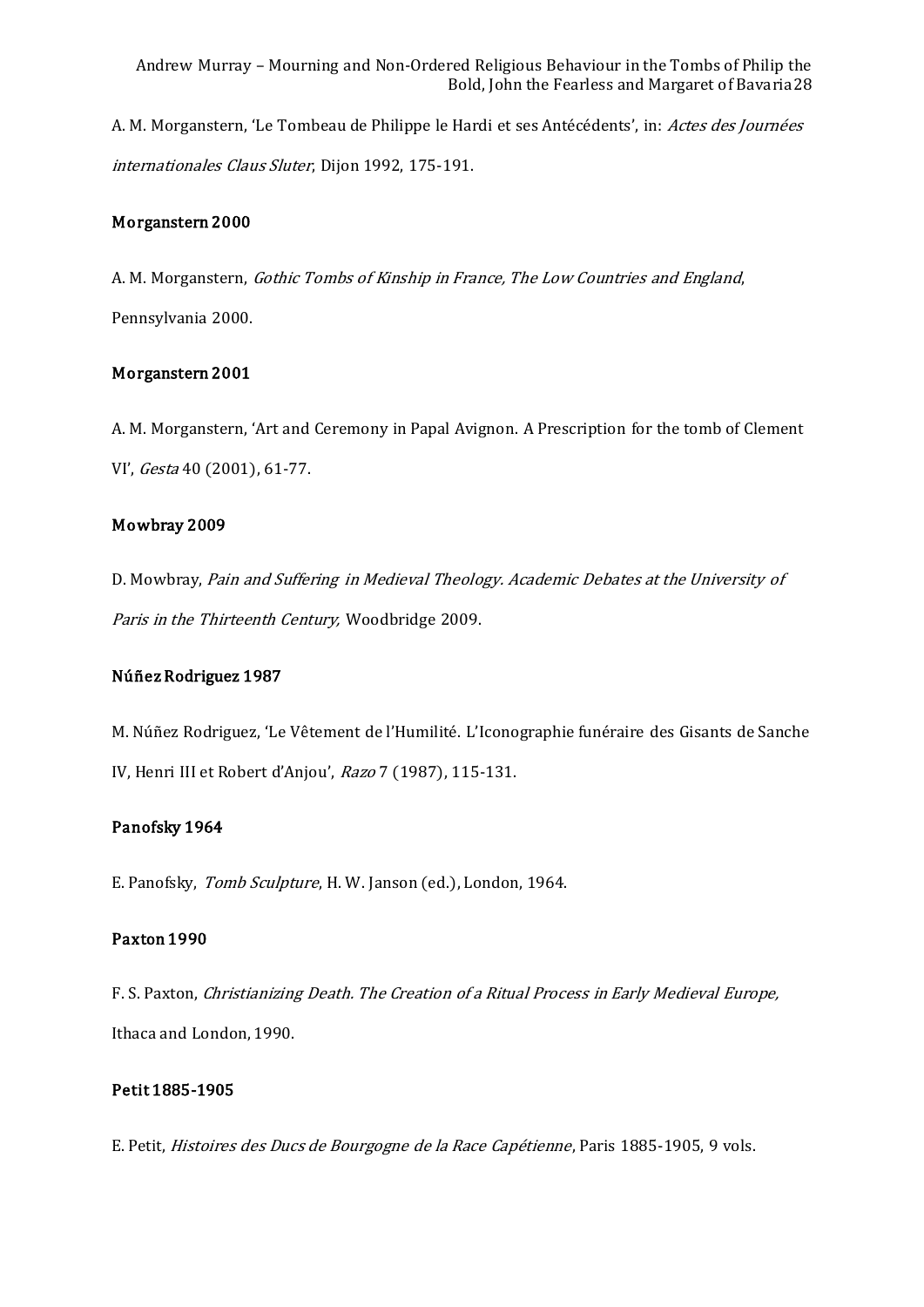#### Plancher 1792

U. Plancher, Histoire Générale et Particulière de Bourgogne, Dijon 1739–1782, 4 vols.

#### Pradalier-Schlumberger 1998

M. Pradalier-Schlumberger, *Toulouse et le Languedoc. La Sculpture gothique, XIII<sup>e</sup>-XIV<sup>e</sup> siècles,* Toulouse 1998.

#### Prochno 2002

R. Prochno, Die Kartause von Champmol. Grablege der burgundischen Herzöge, Berlin 2002.

#### Quarré 1965

P. Quarré, 'La Peinture funéraire de Philibert de Monthoux à l'Église Saint-Maurice d'Annecy', Congrès Archéologique de France 123 (1965), 200-208.

#### Quarré 1970-1971

P. Quarré, 'Les Pleurants des Cortèges funebres des Ducs de Bourgogne se mouchaient-ils dans leurs Doigts?', Mémoires de la Commission des Antiquités du Département de la Côte-d'Or 27 (1970-1971), 135-142

#### Quarré (ed.) 1971

P. Quarré (ed.), Les Pleurants dans l'Art du Moyen Age en Europe, Dijon, 1971.

#### Rankin 2010

S. Rankin, 'Terribilis est locus iste. The Pantheon in 609', in: M. Curruthers (ed.), Rhetoric Beyond Words. Delight and Persuasion in the Arts of the Middle Ages, Cambridge 2010, 281- 310.

#### Roggen 1936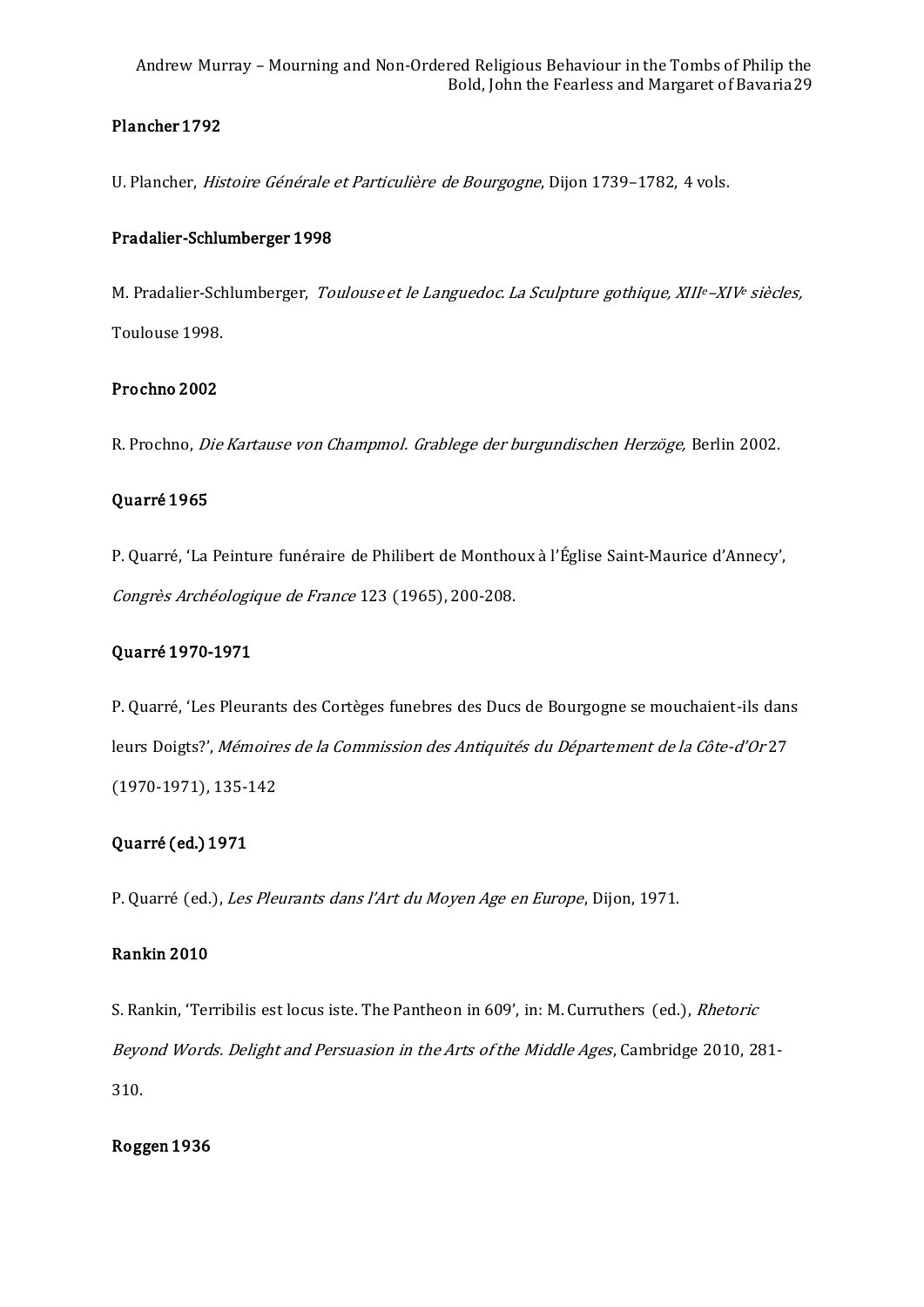D. Roggen, De Meesterwerken van Klaas Sluter, I, The Hague 1936.

#### Remensnyder 1995

A. G. Remensnyder, Remembering Kings Past. Monastic Foundation Legends in Medieval Southern France, Ithaca and London, 1995.

#### Schmitt 1998

J.-C. Schmitt, Ghosts in the Middle Ages. The Living and the Dead in Medieval Society, Teresa Lavender Fagan (trans.), Chicago and London 1998.

#### Schnerb 1982.

B. Schnerb, 'Les Funérailles de Jean sans Peur', Annales de Bourgogne 54 (1982), 122-134.

#### Swanson 1997

R. N. Swanson, Religion and Devotion in Europe, c. 1215-1515, Cambridge 1997.

#### Swift 2012

C. Swift, 'A Penitent Prepares. Affect, Contrition and Tears', in: E. Gertsman (ed.), Crying in the Middle Ages. Tears of History, New York and London 2012, 79-101.

#### Szakolczai 2000

A. Szakolczai, Reflexive Historical Sociology, London, 2000.

#### Thomas (ed.) 1973

M. Thomas (ed.), The Rohan Book of Hours. Bibliothèque Nationale, Paris (Ms.Latin 9471), London 1973.

#### Thomassen 2009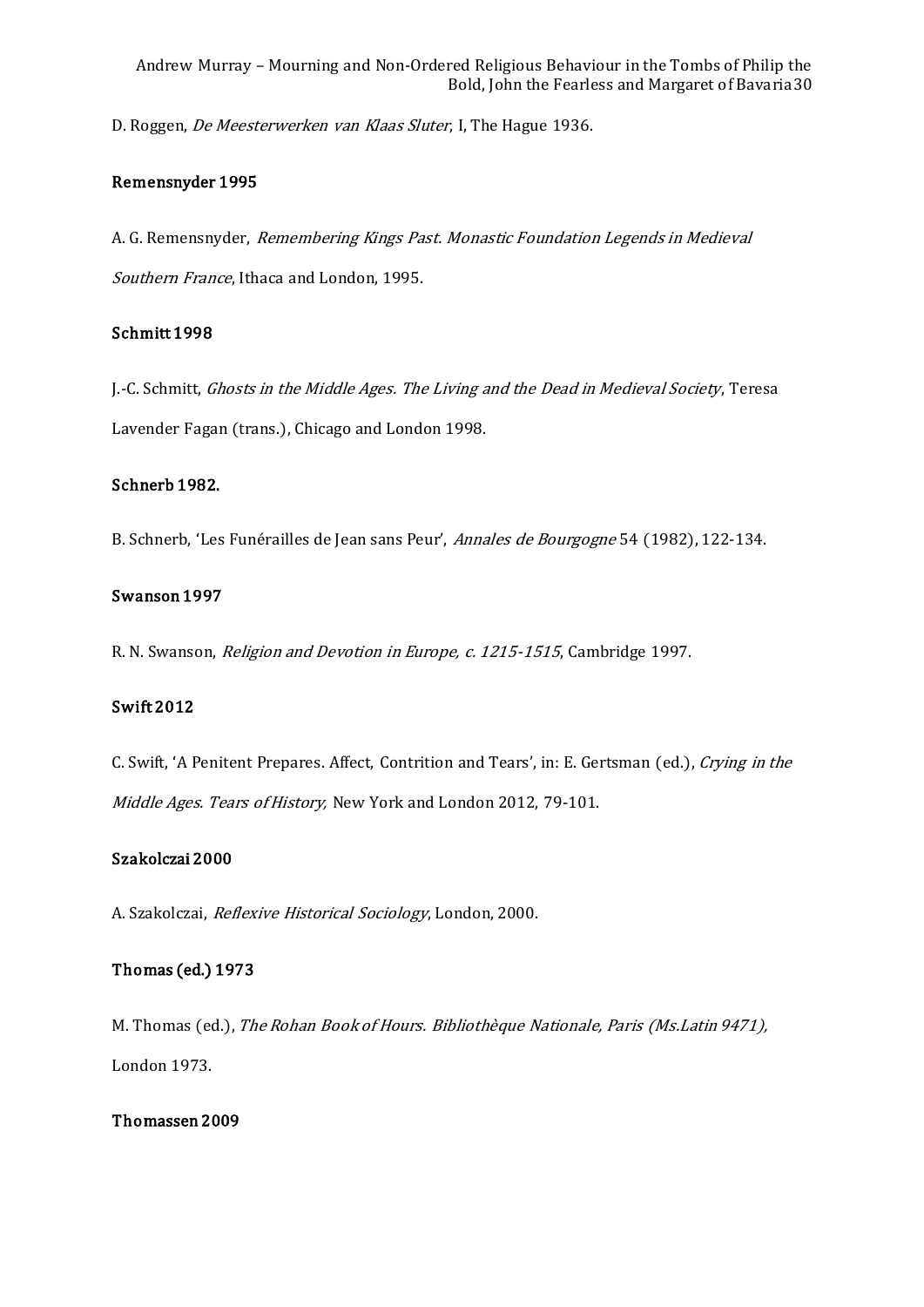B. Thomassen, 'The Uses and Meanings of Liminality', International Political Anthropology 2 (2009), 5-27.

#### Thomassen 2014

B. Thomassen, Liminality and the Modern: Living Through the In-Between, Farnham, 2014.

#### Tubach 1969

F. C. Tubach, Index Exemplorum. A Handbook of Medieval Religious Tales, Helsinki, 1969.

#### Turner 1967

V. Turner, The Forest of Symbols. Aspects of Ndembu Ritual, Ithaca and New York 1967.

#### Turner 1969

V. Turner, The Ritual Process. Structure and Anti-Structure, London 1969.

#### Van Gennep 1969

A. van Gennep, Les Rites de Passage, New York 1969.

#### Vovelle 1986

M. Vovelle, La Mort et l'Occident de 1300 à nos Jours, Paris 1983.

#### Wagner 2008

K. Wagner, 'Cum aliquis venerit ad sacerdotam. Penitential experience in the Central Middle Ages', in: A. Firey (ed.), A New History of Penance, Leiden 2008, 201-218.

#### Walls 2012

J. L. Walls, Purgatory. The Logic of Total Transformation, Oxford 2012.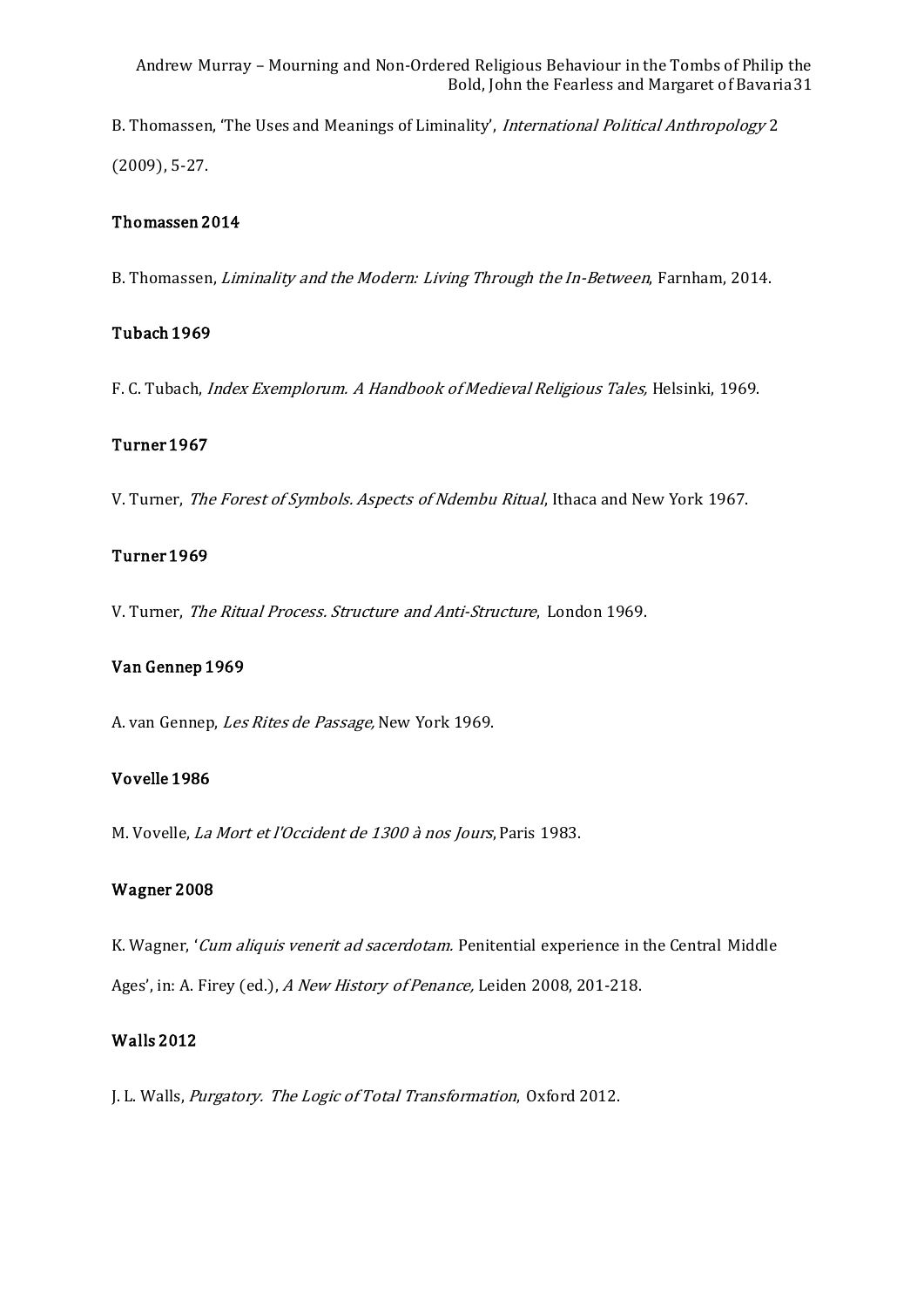<sup>1</sup> For the history of the production of Philip's tomb, see Nash 2019. For John and Margaret's,

Prochno 2002, 106-107; and Baron, Jugie and Lafay 2009, 33-36.

I use the term 'mourner' rather than *pleurant* because this is sufficient for a text written in English. The word pleurant is used to describe the mourners of Philip the Bold's tomb in a contract for their production, Bibliothèque nationale de France (hereafter BnF), Collection de Bourgogne, vol. 58, fol. 51r (Prochno 2002, 373). The English term 'weepers' only seems to have arrived later in a contract for the tomb of Richard Beauchamp, Earl of Warwick, d. 1439. See Morganstern 2000, 134.

<sup>3</sup> 'IL CONVIENT DE MENTIONNER QUE LA PLUPART DES PLEURANTS ET DES ENFANTS DE CHOEUR NE SONT PAS FIXÉS À LA DALLE PORTEUSE. IL EST POSSIBLE SANS AUCUNE DIFFICULTÉ D'EN FAIRE GLISSER UN SOUS LE DAIS ET DE L'EMPORTER. CERTES, UNE BARRE MÉTALLIQUE MET LE VISITEUR À DISTANCE (FAIBLE…) ET LE GARDIENNAGE DE LA SALLE EST ASSURÉ DE FAÇON SERRÉE (À PREUVE, L'ARRIVÉE INQUIÈTE D'UN AGENT DE SÉCURITÉ LORS DE NOTRE "DÉMONSTRATION"). MAIS SA FRÉQUENTATION ÉLEVÉE EN PÉRIODE TOURISTIQUE NE MET PAS À l'ABRI D'UN VOL. SI LA RESTAURATION FONDAMENTALE DE CES TOMBEAUX ETAIT DÉCIDÉE, IL FAUDRAIT ENVISAGER UN MODE DE FIXATION QUI LES PROTÉGE CONTRE LE VOL.' Heran 1994.

<sup>4</sup> Baron, Jugie and Lafay 2009, 41-44.

<sup>5</sup> Baron, Jugie and Lafay 2009, 44.

<sup>6</sup> Baron, Jugie and Lafay 2009, 44-48.

<sup>7</sup> Baron, Jugie and Lafay 2009, 53-70.

<sup>8</sup> See Jugie 2010 and Morand 1991, 350-369. The mourners are traditionally numbered 1-80, 1- 40 being from the tomb of Philip the Bold, and 41-80 being from the tomb of his son and daughterin-law, John the Fearless and Margaret of Bavaria. There are 41 figures for each tomb, but the two choirboys who lead each procession are counted as one, as they take up only one cloister space,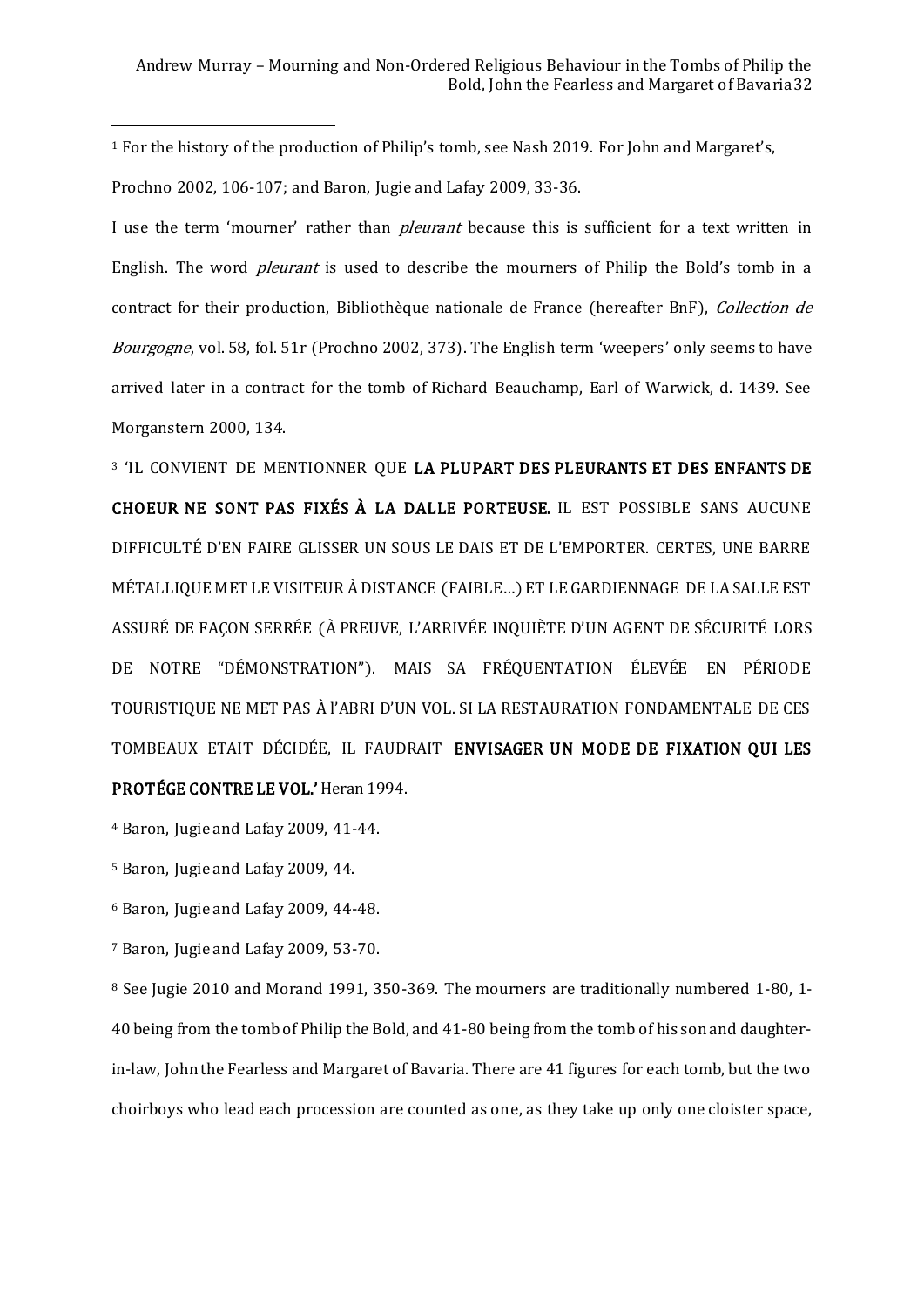being numbered 2a and 2b and 41a and 41b respectively. This numeration originates from Andrieu 1914.

<sup>9</sup> On the metal barrier, Prochno 2002, 97 and ADCO B 11675 fol. 201r-201v (Prochno 2002, 347). <sup>10</sup> 'IIII maistres pilliers de fer garnis de trepiers', ADCO B 11675 fol. 201r-201v (Prochno 2002, 347).

<sup>11</sup> ADCO B 11675 fol. 201r-201v (Prochno 2002, 347).

<sup>12</sup> Monget vol. 2, 320-321.

<sup>13</sup> Gilquin 1736, notes their loss on fol. 17v. Angels reconstructed in the nineteenth-century remain on the tomb of John the Fearless and Margaret of Bavaria, though have been removed from Philip's tomb. See Baron, Jugie and Lafay 2009, 107, 142-144.

<sup>14</sup> Prochno 2002, 11-14, 46, 77-78, 192-194; ; Lindquist 2008, 190-200; Guigo I, 10.1.

<sup>15</sup> Prochno 2002, 127-136.

<sup>16</sup> On the patronage of Guy de la Trémoille, Prochno 2002, 167-168, 174-175. On his burial, Monget, vol. 1, 305.

<sup>17</sup> Prochno 2002, pp.167-169; Archives départementales de la Côte-d'Or (herafter ADCO) ms. 1F-16 (earlier ms. 138), pp. 184-189 (Prochno 2002, 353).

<sup>18</sup> BnF *Collection de Bourgogne*, vol. 10, fol. 43r. On the death and burials of John the Fearless, Prochno 2002, 116-117 and Schnerb 1982.

<sup>19</sup> For a list of burials, see ADCO ms. 1F-16 (earlier ms.138), 184-189 (Prochno 2002, 353). <sup>20</sup> Examples up to the year 1600 are: Charles VI in 1389 (Monget 1989-1905, vol. 1, 193), Louis XI in 1479 (Monget 1989-1905, vol. 2, 188) Francis I in 1521 (Monget 1989-1905, vol. 2, 217) Eleanor of Austria in 1533 (Monget 1989-1905, vol. 2, 220), Catherine de Medici in 1574 (Monget 1989-1905, vol. 2, 252-253), Henry IV in 1595 (Monget 1989-1905, vol. 2, 274) the duke of Savoy in 1600, (Monget 1989-1905, vol. 2, 278).

<sup>21</sup> Lindquist 2008, 33. Prochno 2002, 58.

<sup>22</sup> Chipps Smith 1985.

<sup>23</sup> Lindquist 2008, 197-198.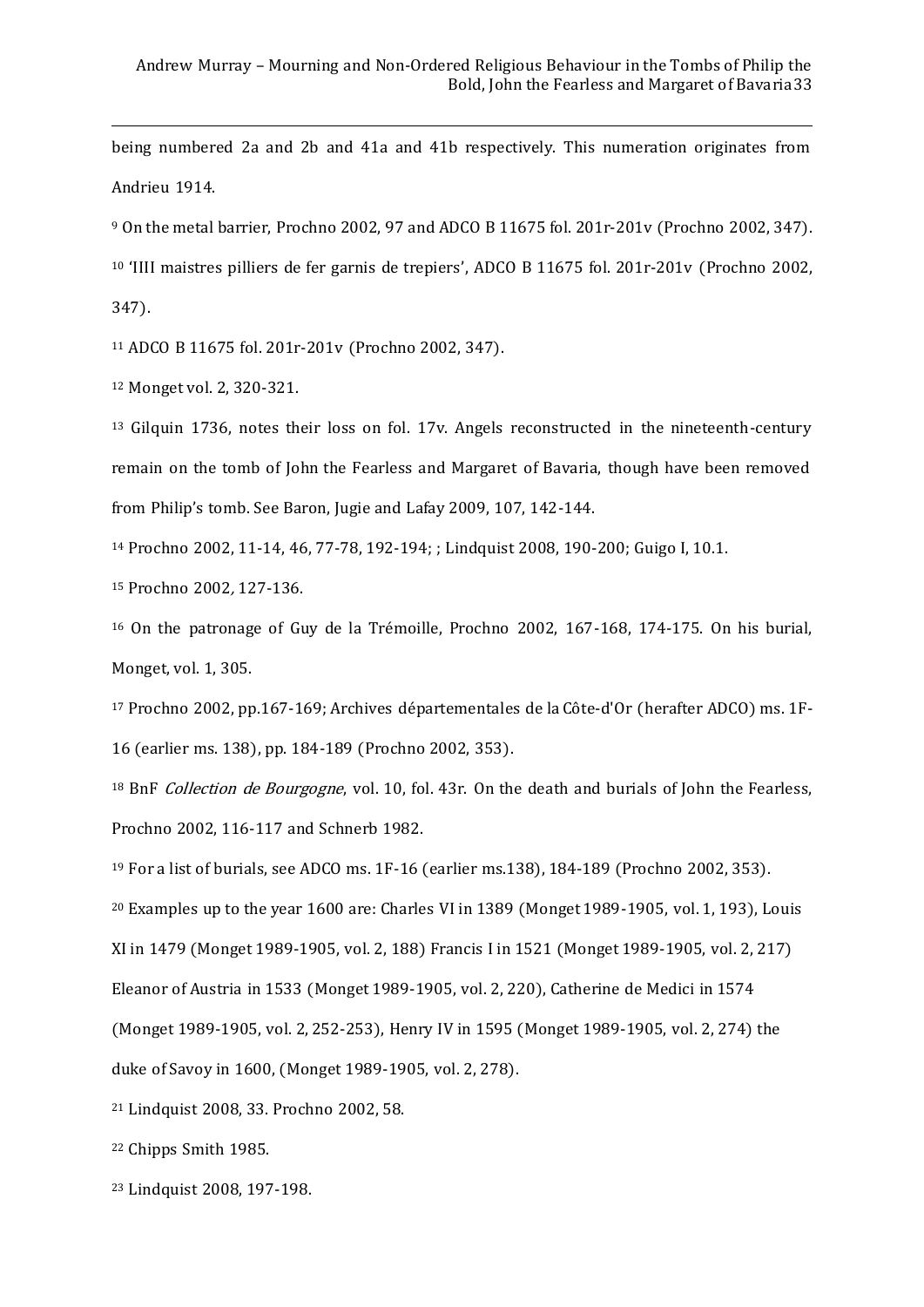<sup>24</sup> Both items are catalogued in Baron, Jugie and Lafay 2009, 128-129, nos. 21 and 22.

<sup>25</sup> Multiple examples are in Baron, Jugie and Lafay 2009, 128-129. For instance, Hubert Clerget, Visite de Sa Majesté l'Empereur aux tombeaux des Ducs de Bourgogne à Dijon, 1861, Aquarelle, Musée des Beaux-Arts de Dijon, inv. 1982-4-D. See Baron, Jugie and Lafay 2009, 129, no. 25. <sup>26</sup> Baron, Jugie and Lafay 2009, 75.

<sup>27</sup> Lindquist 2011, pp. 16-17. See also Lindquist 2008, 190-193; and Prochno 2002, 11-14, 77- 78, 192-194.

<sup>28</sup> On clericisation, see Ariès 1981, 161, 166. See also Gaál 1990, 10; and Alexandre-Bidon 1998, 120. On monasticisation, see Marcoux 2007 sections 'la spiritualisation du deuil' and 'la monachisation du deuillant'; see also Marcoux 2011 and Núñez Rodriguez 1987. On secularisation, see Vovelle 1983, 163-168 as well as similar ideas in Binski 1996, 99, and Gittings 1984, 23-24, 33-34. Both arguments have a longer history. The idea of 'monasticisation' originates in Harnack 1908-1917, vol. 3, 404, where the term Monachiserung is used to define periodisations of Western piety: 'the time of 1046-1200 is the period of the monasticisation of the priests, that from 1200-1500 brings the monasticisation of the laity'. Claims for a secularisation of mourning in the late medieval and early modern period can be found in Mâle 1986 [1913], 368 and Panofsky 1964, 62.

<sup>29</sup> Swanson 1997, 108.

<sup>30</sup> Harbison 2012, 94-95.

<sup>31</sup> Lola Fondbertasse, Conservatrice du patrimoine, responsable des collections médiévales, Musée des Beaux-Arts de Dijon (private correspondence).

<sup>32</sup> There are four such images that provide a view of the pre-revolutionary appearance of the north side of Philip's tomb. See Plancher 1792, vol. 3, 204; BnF, ms. nouv. acq. fr. 5916, fols. 15v-16r; Lesage Muet, 'Tombeau de Philippe le Hardi, face II', Musée de Beaux-Art de Dijon, inv. D148.1; Joannès Lesage, 'Tombeau de Philippe le Hardi, face II', Musée de Beaux-Art de Dijon, Dijon, inv. 3703 (catalogued in Baron, Jugie and Lafay 2009, 126-128). On the condition of these mourners, see Morand 1991, 354.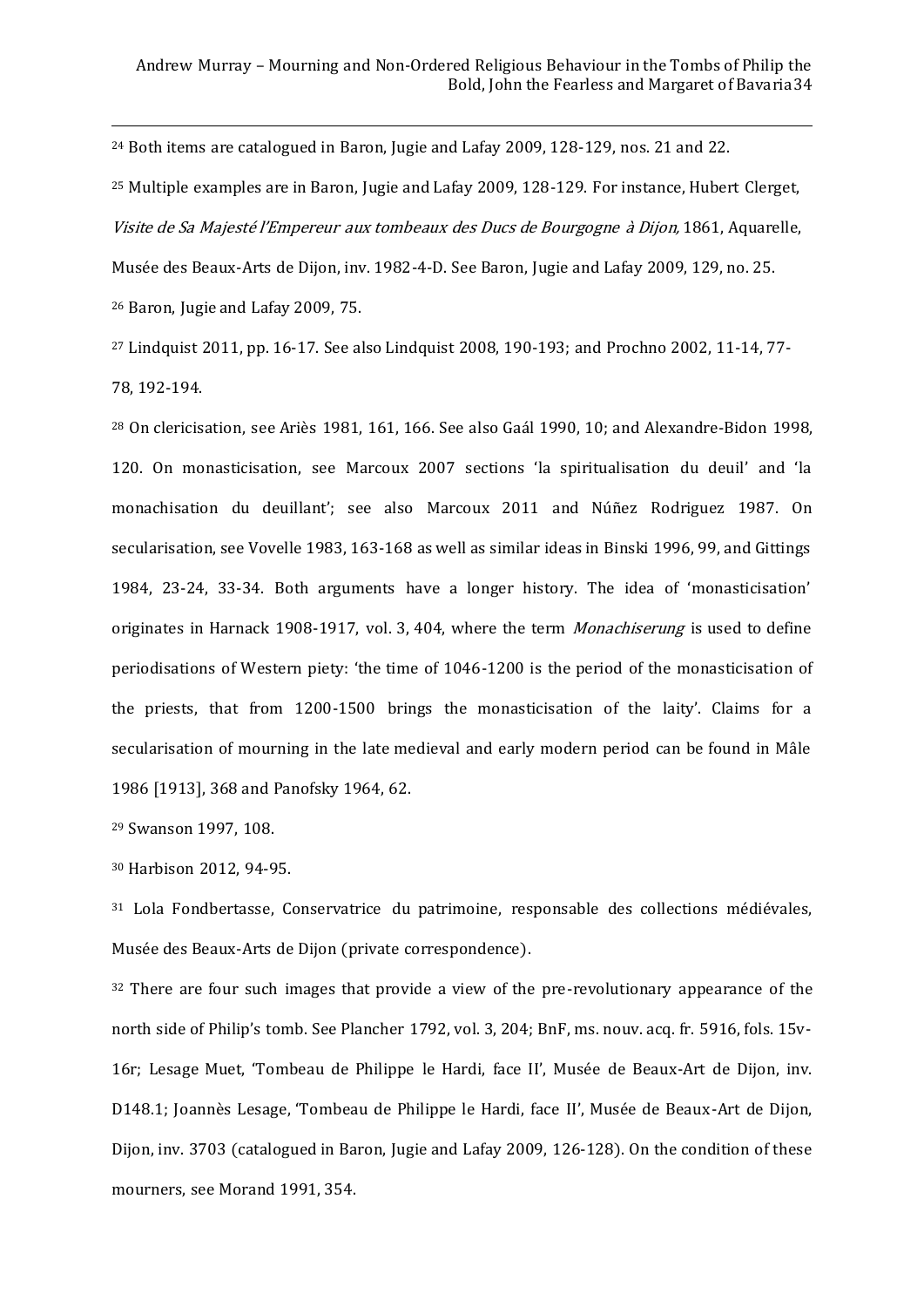<sup>33</sup> Prochno 2002, 98-99; Grandmontagne 2005, 258-260; Lindquist 2008, 142; Morganstern 1992, 178 fn.17; Didier 1980, 22-23.

<sup>34</sup> Morand's description of no.36 as having eyes that 'gaze blindly' can be attributed to these other figures, Morand 1991, 359.

<sup>35</sup> Observed by Prochno 2002, 98-99.

<sup>36</sup> Prochno makes a similar point, Prochno 2002, 99 note 59; so does Beaulieu 1955, 264. A few further examples other than those these author consider include: Martial de Paris, Vigiles de Charles VII, BnF, ms. fr. 5054, fols. 5v, 20v; Jean de Wavrin, Anciennes chroniques d'Angleterre, BnF, ms. fr. 77, fol. 253v; Jean Froissart, Chroniques, BnF, ms. fr.2643, fol.191r and ms. 2646 fol. 339r; Jean Chartier, Chronique de Charles VII, BnF, ms. fr. 2691, fol.1r. See also Missel à l'usage des Prémontrés de Drongène, BnF ms. nouv. acq. lat. 1906, fol. 146v.

<sup>37</sup> Très-Belles-Heures de Notre Dame, BnF, ms. nouv. acq. lat. 3093, fol. 104r. See Quarré (ed) 1971, no. 143 and pl. 47.

<sup>38</sup> The same iconography of the mourners standing behind the clergy can be found in Martial de Paris, Vigiles de Charles VII, fol. 248v. See Quarré (ed.) 1971, plate 56.

<sup>39</sup> Discussed by Gaál 1990, 10.

<sup>40</sup> Reproduced in Anne McGee Morganstern 1992, 191, fig. 12.

<sup>41</sup> Gardner 1992, 104-106.

<sup>42</sup> Pradalier-Schlumberger 1998, 309-321.

<sup>43</sup> Catalogued in Quarré (ed.) 1971, no. 21, pl. 12. Originally from the abbatial church of Luxeuil.

<sup>44</sup> Guillotel 1971, 121-128.

<sup>45</sup> Andrieu 1935, 221-230.

<sup>46</sup> Prochno 2002, 98-99; Lindquist 2008, p. 144.

<sup>47</sup> Lindquist 2008, 142.

<sup>48</sup> Prochno 2002, 99-100. The idea that the mourners invoke empathetic responses has been mooted by other scholars Lindquist 2008, 154; Moffitt 2005, 81.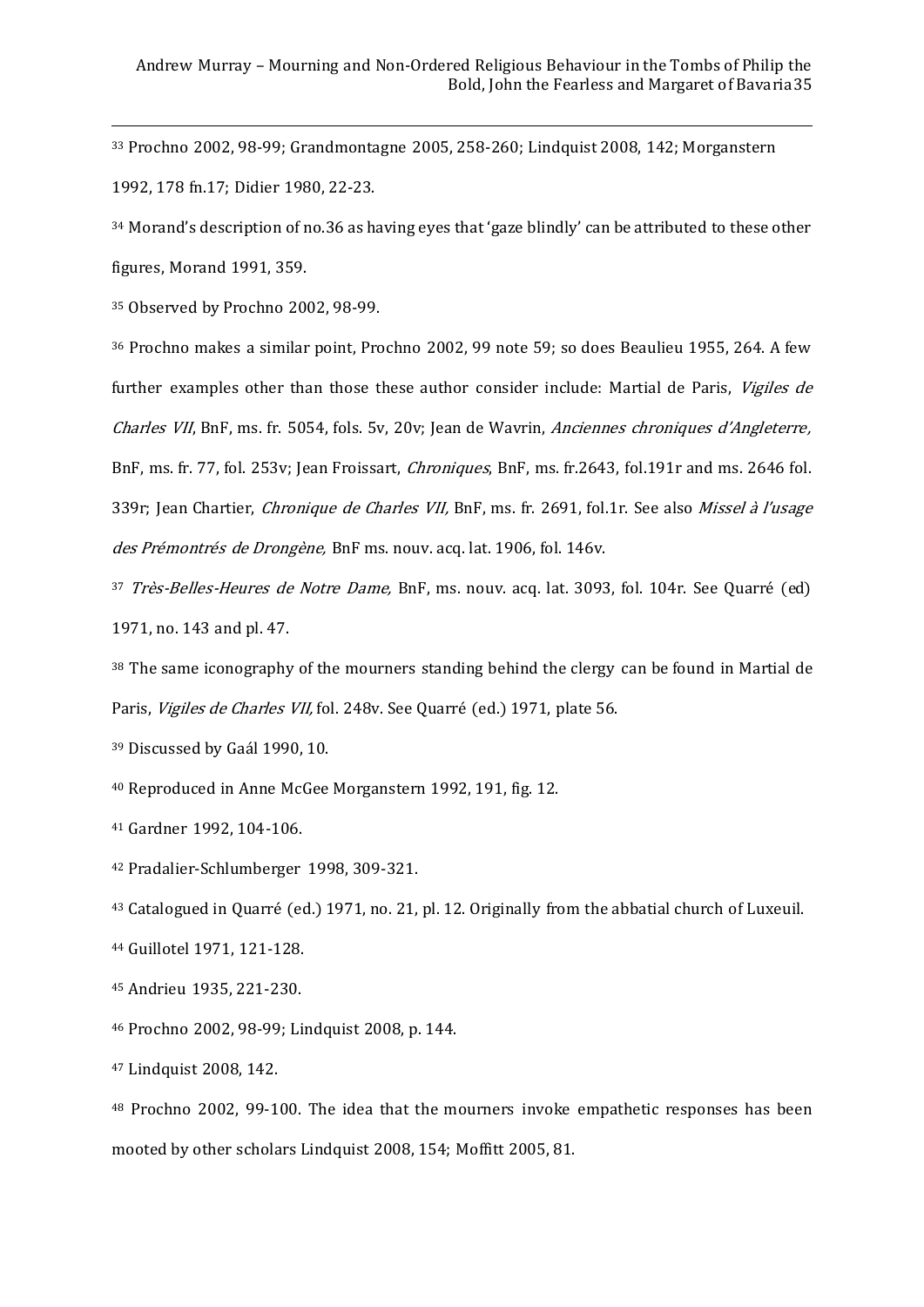Grandmontagne 2005, 260-261. Grandmontagne further speculates that this composition may have responded to annual rituals in which tombs were walked around by the survivors of the deceased, 206, note 562.

Dectot 2021, 63. On this dual temporality of remembrance, see also Schmitt 1998, 5-6.

A similar idea was mooted for the iconography of mourners in Marcoux 2003, 156.

Van Gennep, 1969. For a history of the concept, see Thomassen 2009.

Van Gennep 1969, 14.

Thomassen 2009, 6-7; Thomassen 2014, 3.

Van Gennep 1969, 211-212.

Van Gennep 1969, 211.

Turner 1969, 107. See also Szakolczai 2000, 220-223, Thomassen 2009, 22-24, and

Thomassen 2914, 14.

On the history of the concept of purgatory, see Le Goff 1984 and Walls 2012, 9-34.

Quarré 1965; Prochno 2002, 110-111; Gardet 1965-1985, vol.1, 127-130.

Quarré 1965, 202. On De la Grange's tomb, see Morganstern 1973. Rohan Hours, BnF, ms. lat.

9471, fol.159r, see Thomas (ed.) 1973, pl. 63.

'In manus tuas domine commendo spiritum meum. Redemisti me domine deus veritatis'.

The verb *commendo* is in the present tense, and so from the Vulgate translation of Luke 23:46.

The verb takes the future tense, *commendabo* in the Vulgate translation of Psalms 30:6.

Genesis 28:10-19.

'pavensque quam terribilis inquit est locus iste non est hic aliud nisi domus Dei et porta caeli.'

Genesis 28:17.

Rankin 2010, 293-294; Remensnyder, 1995, 35.

Carty 1999, 85-88. An example is the grotto of Saint Michael at Monte Gargano.

Carruthers 2014, 24.

Carruthers 2014, 24.

Gerson 1960-1973, vol. 1, part 5, 454.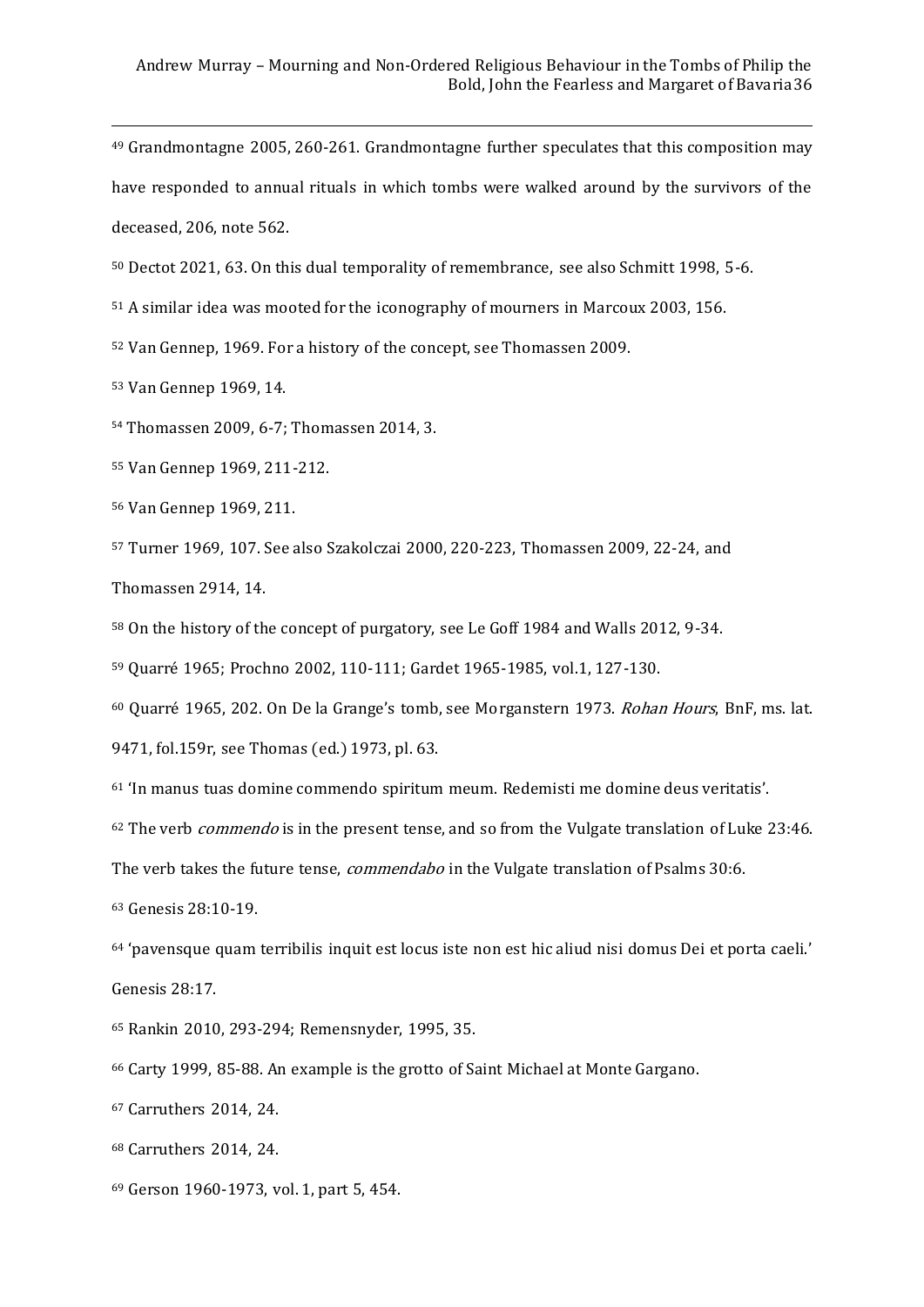<sup>70</sup> 'Moritur doctus similiter et indoctus'. Gardet 1965-85, vol.1, 128.

<sup>71</sup> 'Cum enim homo morietur hereditabit spences et vermes'. Quarré 1965, 204. Quarré misses out the word *homo*.

<sup>72</sup> Quarré 1965, 208.

<sup>73</sup> Quarré 1965, 208. The painter that Quarré suggests made Philibert's tomb is Guillaume Spicre.

Clément Gardet points out that Philibert had personally encountered another potential candidate,

Jean Bapteur, though this evidence is not conclusive, Gardet 1969, 175-179.

<sup>74</sup> On the depiction of this ritual on tombs, see Johnson 2000, 104-106; and Morganstern 2001, 66.

<sup>75</sup> See Johnson 2000, 105-106. On manuscripts illuminations see note 36 above.

<sup>76</sup> Le Goff 1984, 276; Paxton 1990, 26-27.

<sup>77</sup> Marcoux 2007, paragraph 4; Lauwers 1997, 447-450.

<sup>78</sup> Relevant examples would be images of Saint Anthony produced in the region of Burgundy and Savoy. See Baiocco and Morand (eds.) 2013, 102-117.

<sup>79</sup> Prochno 2002, 125.

<sup>80</sup> This contrast is noted by Lindquist 2008, 159, 167.

<sup>81</sup> Lindquist 2008, 165-167; Brantley 2007, 46-57.

82 Necrologies from the Charterhouse of Champmol do not survive. The information we have from them comes from an eighteenth-century transcription in ADCO ms. 1F-16 (earlier ms. 138), pp. 184-189 (Prochno 2002, 17, 353-355). The necrology of the Carthusian Order, the Villeneuve Necrology, is a seventeenth-century manuscript, see Clark (ed.) 1997. A surviving fourteenth-century necrology with comparable dimensions is the Necrology of the Chapter of Saint Peter, The Utrecht Archive, 220, no. 74. See Medieval Memoria Online, memo text carrier ID 439 <http://memo.hum.uu.nl> [accessed 28 July 2021].

<sup>83</sup> Ariès 1981, 161, 166.

<sup>84</sup> Marcoux 2007; Marcoux 2011.

<sup>85</sup> Vovelle 1983, 163-168.